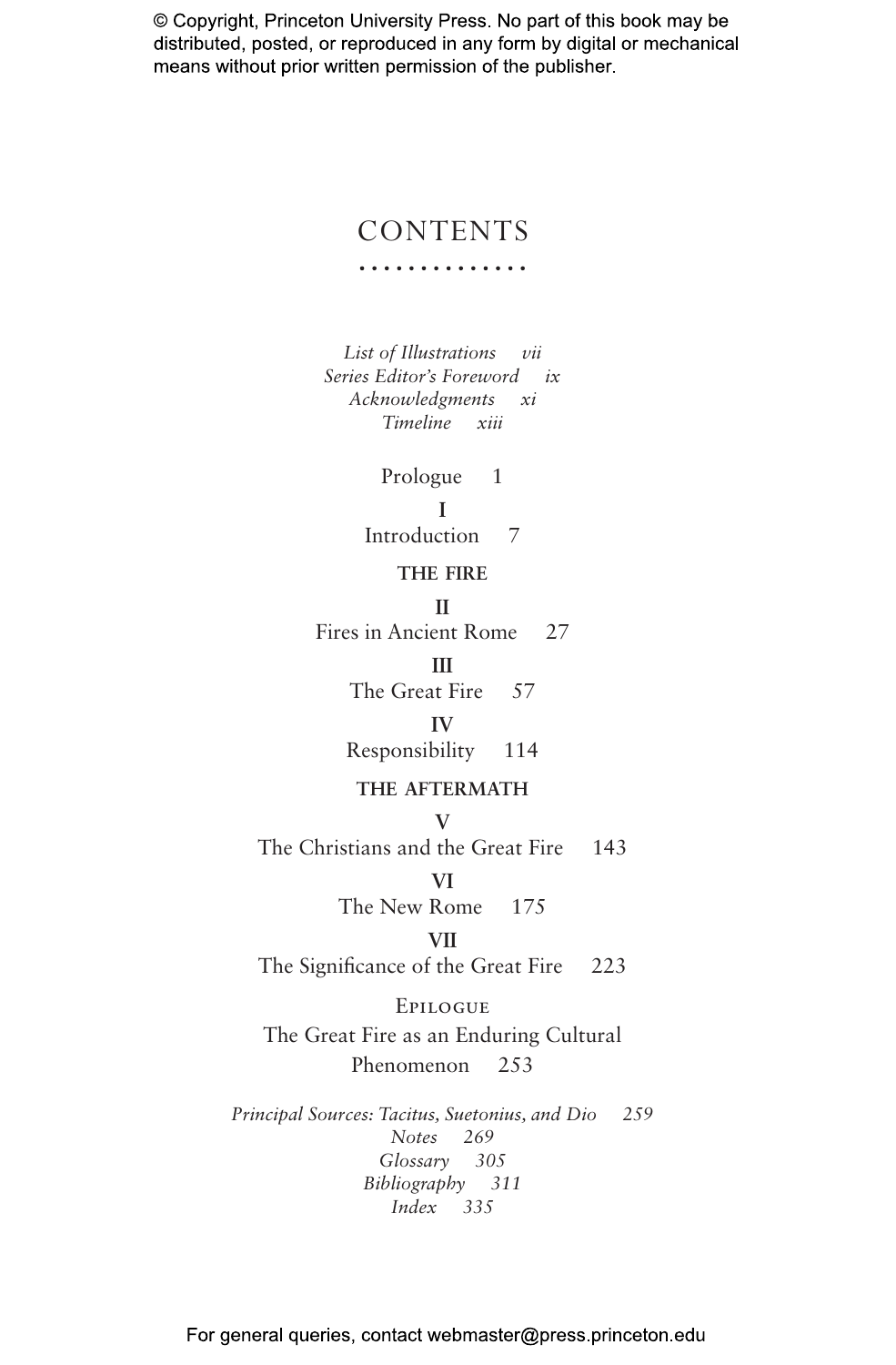# **I**

# Introduction

## **THE HISTORICAL BACKGROUND**

When Nero succeeded as emperor in October, AD 54, he inherited a form of government put in place some eighty years previously by his illustrious ancestor, Augustus. Still known then as Octavian, Augustus had crushed the combined forces of his rival Antony and Antony's ally and mistress, Cleopatra of Egypt, in September, 31 BC, at the great battle of Actium in northern Greece. His conduct afterward marked the end of a republican system of government that had been in force since the expulsion of the last Roman king, traditionally dated to the end of the sixth century BC. Some four years after Actium, he nominally surrendered to the senate the territories that he had ended up controlling. In gratitude for his generous gesture, the senate bestowed on him the title of Augustus and assigned to him authority over an enormous "province" in the unsettled frontier areas. Its governors ("provincial legates," *legati Augusti*), and the commanders of the legions stationed there ("legionary legates," *legati legionis*—such technical terms are explained in the glossary at the end of the book), were his direct appointees, so that in effect he became commander-in-chief of the Roman armies. The remaining "public" provinces were governed by proconsuls selected by lot from the senate.

Despite the veneer of republicanism and the pretence that Augustus was merely the "leading citizen" (*princeps*), his determination to be succeeded from within his own bloodline betrayed the essential fraud of what was for all intents and purposes a monarchy. To complicate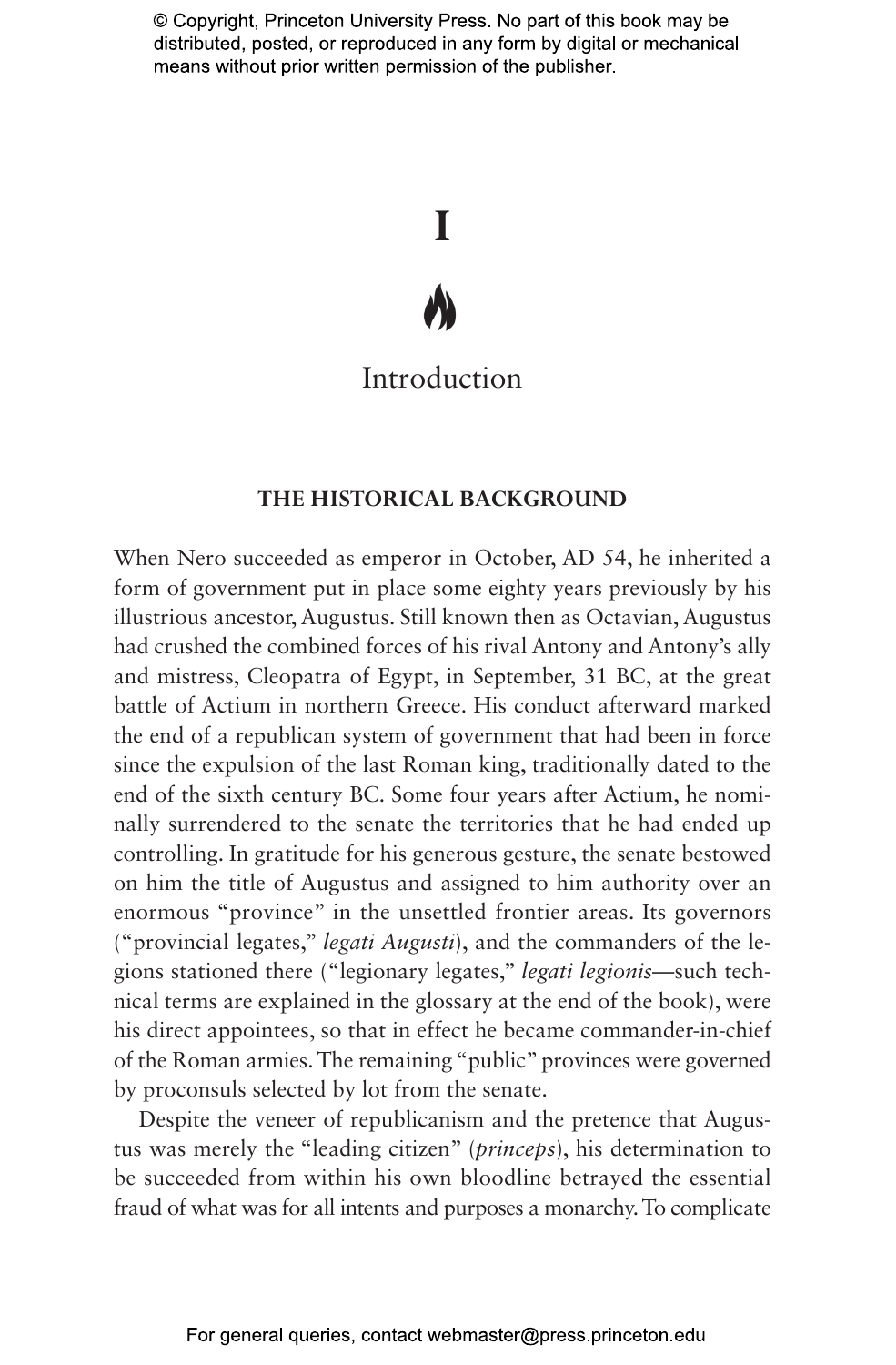matters, he and his last wife, the much admired Livia, produced no living offspring. The rulers of Rome's first imperial dynasty were subsequently descended from the Julian line of Augustus, beginning with Julia, his daughter by his previous wife, and from the Claudian line of Livia (the name Livia had been acquired through adoption), and they are familiarly known as the Julio-Claudians. Augustus eventually designated as his successor the Claudian Tiberius, Livia's son by a previous marriage and the husband of Julia. Tiberius was an outstanding military commander, it seems, but destined to be an uncharismatic and undiplomatic emperor when he succeeded Augustus in AD 14. Like Augustus, he had no obvious successor in waiting in his later years. Tiberius died in 37, to be replaced by his grandson (by adoption), Gaius Caligula, a rare example of an emperor whose villainous reputation challenges even Nero's. In AD 41, Caligula was assassinated by officers of his guard and succeeded by his uncle Claudius, a man deemed by many, including Claudius's own mother, to be mentally incompetent, but who in fact proved a highly capable emperor. It was during Claudius's reign that the young Nero first came to public attention.

Nero was born in Antium (Anzio), on December 15, AD 37. His father, Gnaeus, a man of seemingly limited character and few attainments, died during Nero's infancy. His mother, Agrippina the Younger, a great-granddaughter of Augustus, seems to have been the dominant force in the family and was ruthlessly ambitious on her son's behalf. She married Claudius in 49, and within a year had persuaded him to adopt her son. In AD 53, Claudius also sanctioned Nero's marriage to his daughter, Octavia. Claudius died in AD 54, supposedly helped on his way by a poisoned mushroom added to the dinner menu by Agrippina. Nero was whisked off to the camp of the Praetorian guard, and enthusiastically greeted there as emperor. A compliant senate contributed by heaping imperial powers on the sixteen-year-old. The later image of Nero as the bloated tyrant is so firmly stamped onto the popular imagination that it is perhaps hard now to appreciate that the succession of this handsome and charming youth was greeted by Romans with exuberant enthusiasm as the dawn of a new Golden Age. The fervor of the time was palpable, reflected in the ecstatic response of the bucolic poet Calpurnius Siculus, "a golden age is

8 • CHAPTER I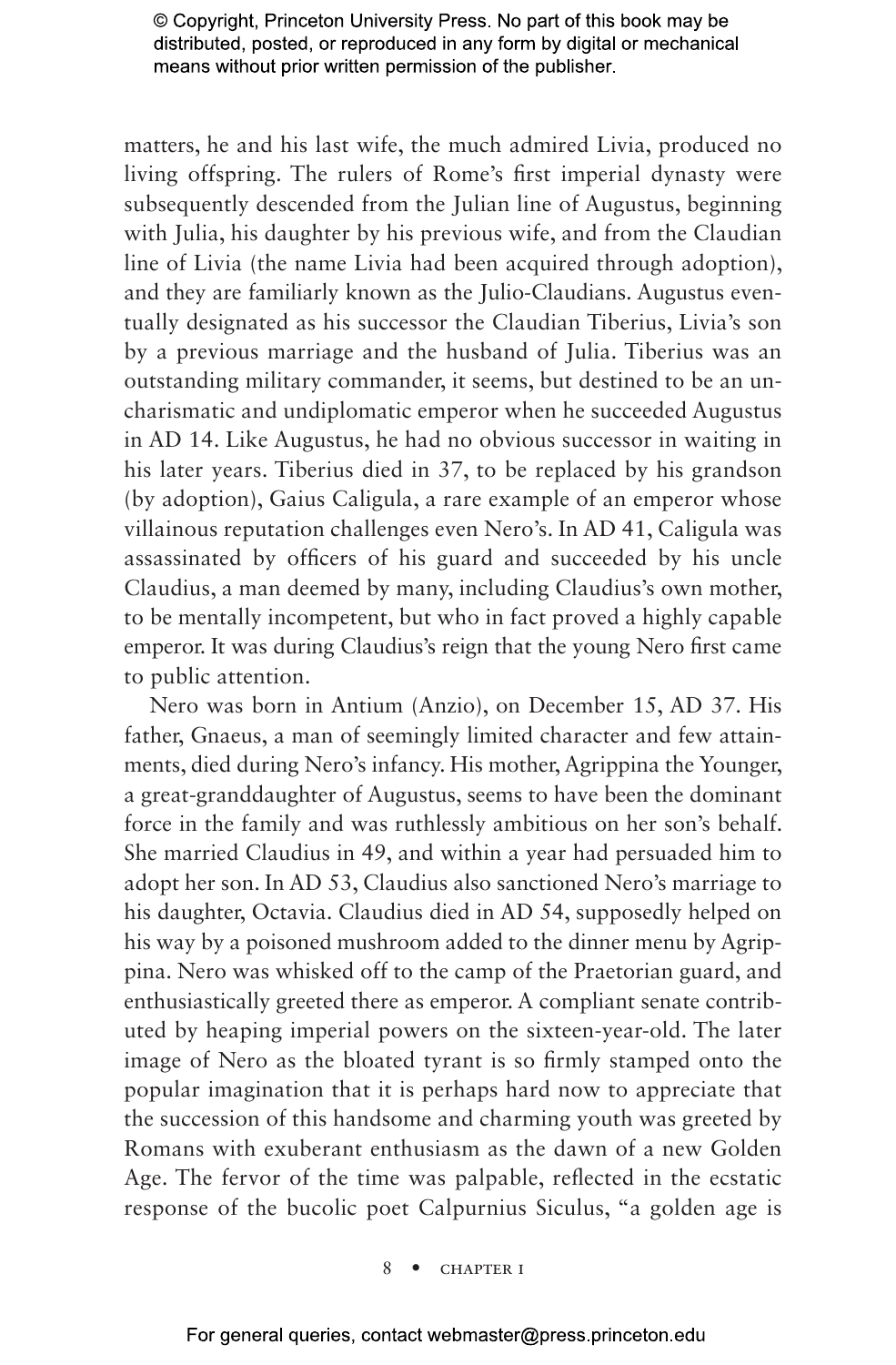reborn in an age of serene peace."<sup>1</sup> The optimism may seem strangely naive, but the reaction does seem to have been genuine, and widespread. And, most significant for our present purposes, still, in AD 64, on the eve of the fire that devastated Rome, that enthusiasm seems hardly to have abated.

The excited public response to Nero's succession was, of course, carefully orchestrated by the powers behind the throne. His very first speech before the senate was written for him by his old tutor, the philosopher Seneca, and was a model of tact and deference. Nero announced to the delighted, if deluded, senators that he would model himself on Augustus, and, perhaps most important, ensure that the senators would retain their ancient privileges, which of course was bound to be well received. It all created the happy illusion, in the view of Tacitus, that in some ways the old free republic was still alive and well. All in all, an excellent start. This early phase of the reign was not completely free of dark shadows, such as the suspicious death of Claudius's natural son, Britannicus. But it is not until the fifth year, AD 59, that we have the first overt and indisputable proof that Nero could, if need be, behave with breathtaking ruthlessness. For reasons now difficult to determine—perhaps a mixture of political and psychological he decided to eliminate his own mother, Agrippina. His reputed means were fascinating, and tradition has passed down to us an account of an elaborate, and thoroughly implausible, plan to sabotage a boat on which Agrippina was a passenger, so that it would break apart in midocean. She succeeded in swimming to shore. Nero then sent assassins to her coastal villa to finish the job.

Even the barely disguised murder of a mother seems not to have made any serious dent in Nero's broad appeal. The surrounding towns even went so far as to celebrate the murder, carrying out sacrifices and sending delegations to offer their congratulations. On his return to Rome after the event, the general populace responded with near delirious expressions of enthusiasm. To no small degree Nero's powerful standing was due to his fine sense of knowing what would make the public happy. After murdering Agrippina, he proceeded with breathtaking *sang froid* to establish games in her honor, with entertainment that included a distinguished but unnamed knight who rode an elephant along a tightrope. One of the shows was particularly ominous, although

INTRODUCTION • 9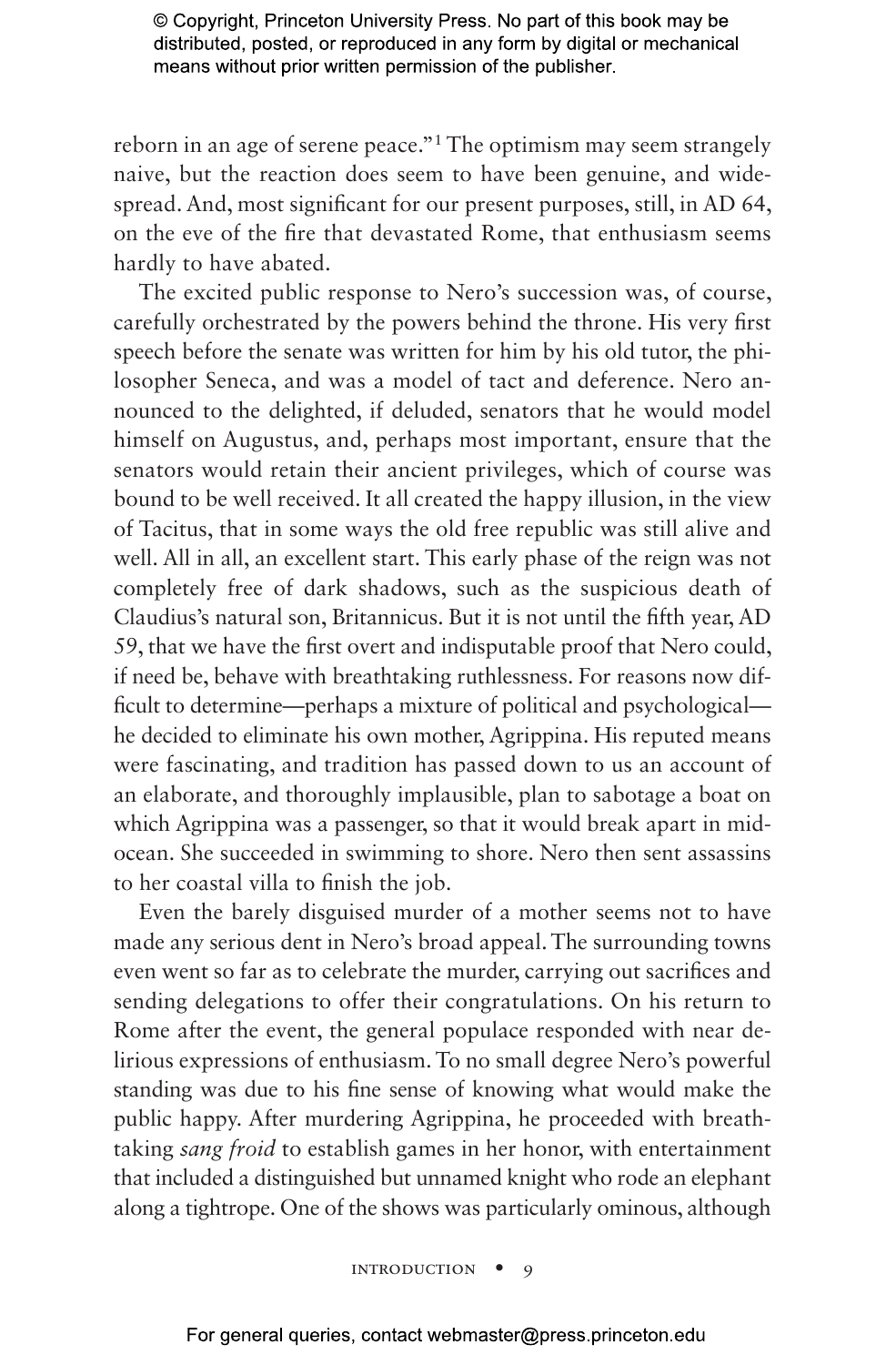no one in the audience could possibly have imagined its prophetic significance. "The Fire" by the highly regarded comic playwright, Lucius Afranius, was apparently staged with such vivid realism that the furniture had to be rescued by the actors from a genuinely burning house. They were allowed to keep it.<sup>2</sup>

Perhaps even more than Caligula before him, Nero was fundamentally a "people's emperor." One facet of his behavior that causes deep offense to the later literary authorities was his eagerness to perform as a singer on the stage, or as an actor in the theater, or as a charioteer in races. But these activities apparently did no damage to his standing with the masses at the time. In fact, the masses may well have approved of them. Pliny the Younger, in a panegyric on the emperor Trajan, in AD 100, observed that by Trajan's day the people had turned away from professional actors as something vulgar, while in an earlier age they had actually enjoyed the performances of the actor-emperor Nero.<sup>3</sup> Among the upper classes there was perhaps a certain ambivalence about such conduct. Although in the years preceding the fire they may have felt to a greater or lesser degree uncomfortable with the notion of their emperor performing on stage, they were perfectly willing to countenance it while their own material and political lives were happily prospering. Cynicism was not a scarce commodity in imperial Rome.

In the early 60s any lingering tensions from the fallout from Agrippina's murder seem still to have been limited to court or family circles. In AD 62, Nero divorced the popular Octavia, so he could marry his second wife, Poppaea Sabina. According to Tacitus, the treatment of Octavia did lead to popular disturbances, but significantly Tacitus goes out of his way to emphasize that the protests were not directed against Nero. Instead, they targeted *Poppaea*. In fact, the crowds competed to heap praise on the emperor. We are much accustomed to hearing of Nero the crazed tyrant, the murderer of his family, the persecutor of the Christians, all in all a generally loathsome individual, and we can be lulled into forgetting that before the fire Nero was still very much Rome's Golden Boy. By the first half of AD 64, his personal position must have seemed unassailable.

The fire seems to have been the catalyst for the great divide that opened up between Nero and members of Rome's elite, one that would

10 • chapter I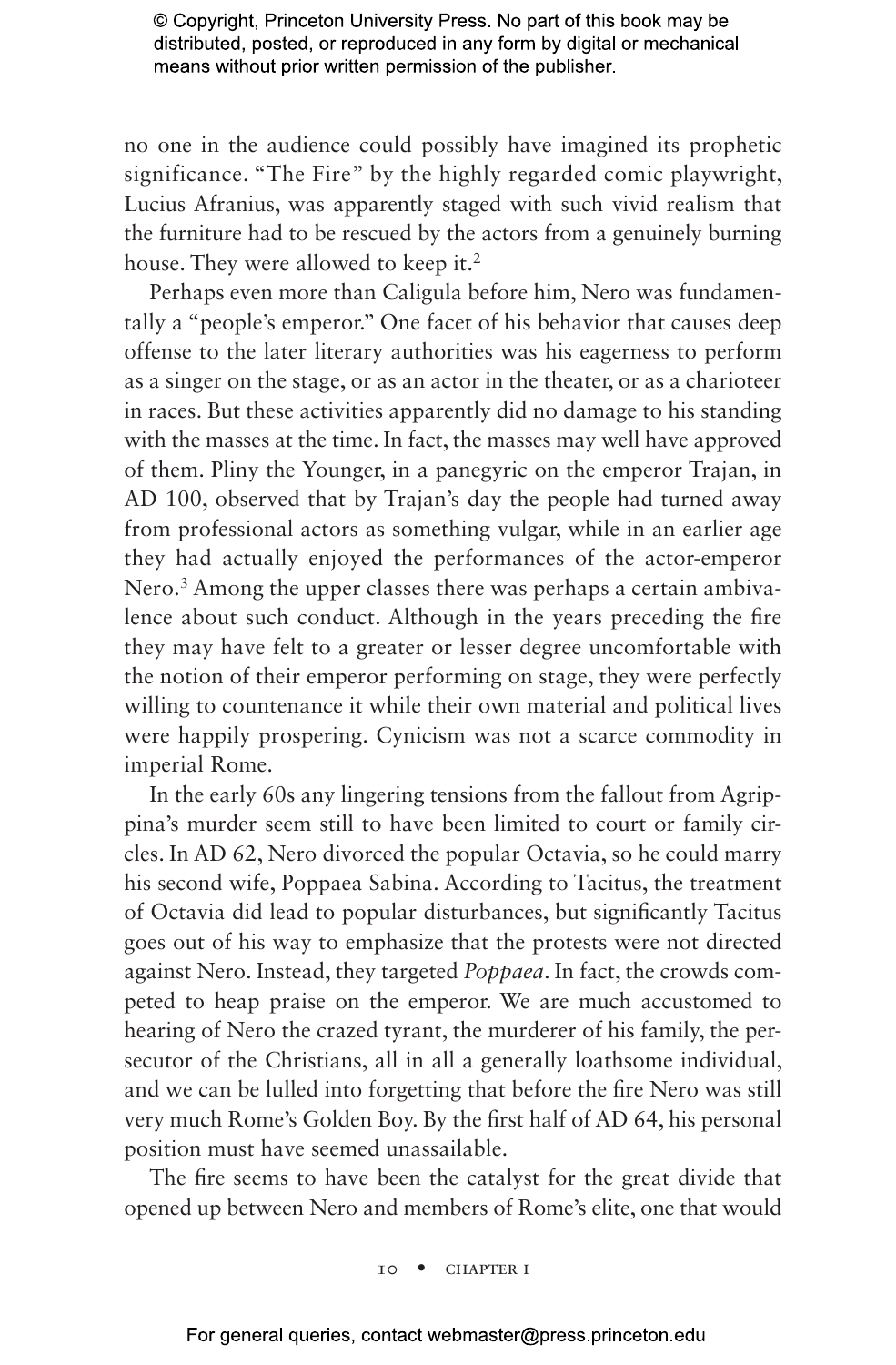ultimately claim Nero himself as a victim. When the governor of Gaul, Gaius Julius Vindex, rebelled in March 68, Nero should have been able to weather the crisis, and five years earlier he almost certainly would have weathered it (the mutinous Vindex was in fact defeated and died two months later). But he dithered, and the lack of support among the senatorial elite encouraged the revolt of the highly regarded military commander Servius Sulpicius Galba, at that time serving in Spain. Nero seemed overwhelmed by events and incapable of responding effectively, alternating between panic and inertia. The unrest spread to Africa, and in Rome the Praetorian guard abandoned him, thus sealing his fate. He was declared a public enemy (*hostis*) by the senate and escaped to a private villa, where he took his own life, in June 68.

Nero's melodramatic death was the prelude to more than a year of political turmoil, as rival commanders competed to fill the vacancy he had created: Galba, Otho, and Vitellius all took turns serving as emperor, but the tenure of each was spectacularly brief. The situation finally settled down when Vespasian, already in de facto control while his predecessor, Vitellius, was still alive, was formally acknowledged as princeps by the senate in December 69. The dynasty that he founded, the Flavians (Vespasian, 69–79, his sons Titus, 79–81, and Domitian, 81–96), seems to have made the denigration of Nero one of the central props of its propaganda, which doubtless helped shape the earliest impressions of the Great Fire and of Nero's responsibility for it.

## **THE LITERARY SOURCES**

Whatever period of history we choose to study, we inevitably find ourselves at the mercy of the sources available. Ancient history poses its own special challenges. Even when sources are relatively plentiful, and we are far better informed about the Julio-Claudians than about, say, the early Middle Ages, the quality of the material can leave much to be desired. A very brief introduction to this issue as it relates to Nero and the Great Fire is therefore appropriate. This short section is far from comprehensive and makes no effort to treat all the ancient authorities who appear in the course of this book. Many of these are incidental, and some brief background information will be provided on

Introduction • 11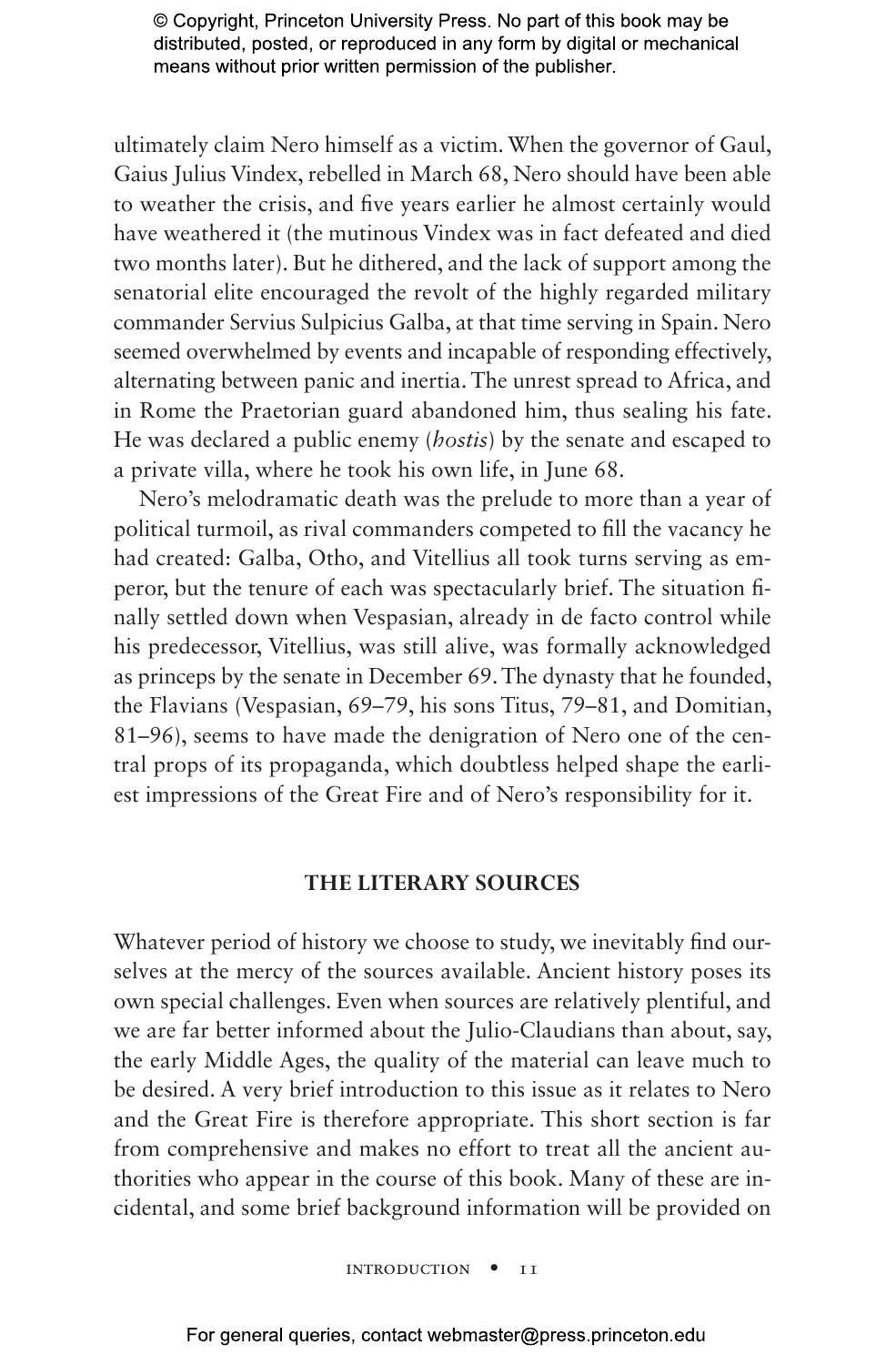the spot where it seems relevant. The focus here is on the three major literary sources for the Neronian fire, whose accounts appear near the end of the book.

None of the three main authorities for the fire, Tacitus (AD 55?– 120s?), Suetonius (AD 70?–130s?), and Cassius Dio (AD 165?–235?) was, at the time he wrote, a contemporary of Nero. They all depended on earlier writings. These are now almost entirely lost and even the identities of their authors are very difficult to determine. There is, however, one extant source cited generally by both Suetonius and Tacitus: the prodigious Pliny the Elder (AD 23 / 24–79), a polymath whose scholarly enthusiasm led to his death during the eruption of Vesuvius. Pliny's great encyclopaedic work, the *Naturalis Historia*, was published in AD 77 in thirty-seven books and survives as an opulent mine of fascinating information on almost every aspect of the ancient world, including the reign of Nero. References to the emperor are scattered throughout the work. The tone of the material is unabashedly negative, with emphasis on Nero's extravagance and willful eccentricity. Pliny does make one specific and potentially significant comment on the fire and Nero's potential culpability, but his information is seriously flawed by a manuscript problem (see chapter 3). He also wrote a more conventional history, the *Historiae*, in thirty-one books.4 Unfortunately it is now lost, but Tacitus made use of it, citing it for information on the major conspiracy that followed the fire. $5$ 

Publius (?) Cornelius Tacitus is broadly acknowledged as the senior historian of the Julio-Claudian period. He pursued a successful career under the Flavian dynasty that followed it, which he capped with a series of important historical works. By AD 100 he had written his *Histories*, covering the succession and reigns of the Flavians: only the first four books and fragments of the fifth have survived. He then turned to an earlier era for his final and most celebrated achievement, the *Annals*, dealing with the years from the accession of Tiberius in AD 14 to the death of Nero in 68. We do not know when he began it, but he was still engaged in the work in AD 116.6 The *Annals* seems to have consisted of eighteen books, but some are missing, the most notable gaps being the entire reign of Caligula and the early part of Claudius's, and the last two years of Nero's.

12 • chapter I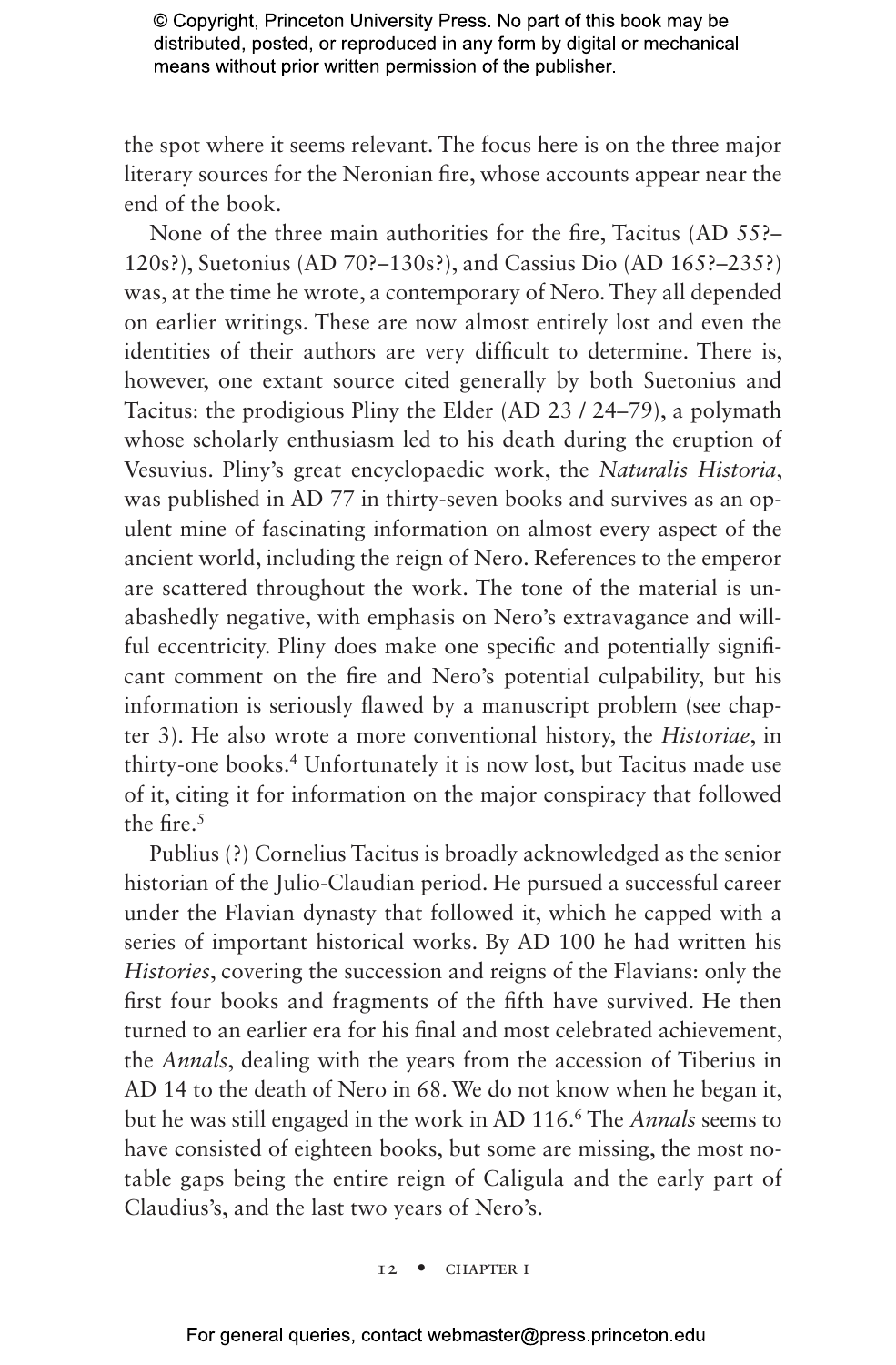Tacitus seems to have flourished under the imperial system, even under the despised Domitian, as he acknowledges in his preface to the *Histories*. Yet there can be no doubting the virulent hostility to that system that emerges in the *Annals*. He could, of course, recognize the benefits of individual enlightened rulers like Trajan, but the system itself was inherently injurious. We must therefore be skeptical about Tacitus's famous assertion at the beginning of the *Annals* that he could write "without rancor or bias" (*sine ira et studio*), an echo of the claim made earlier in the *Histories* "without affection and without bias" (*neque amore . . . et sine studio*).7 Tacitus certainly is not in the habit of presenting facts dishonestly. But behind the presentation of simple facts lurk his own prejudices. His attribution of motives, and his attention to rumors and "alleged" general beliefs, leave their impression on the reader. That said, his bias does not lead him to take the rumors at face value, and on those rare occasions when he cites his sources, he can be critical of them.

Tacitus's account of the fire is an excellent example of his great narrative skills. Serious historian that he is, he expresses appropriate skepticism about Nero's culpability, the only one of the three main authorities to do so, and records that the sources are divided on the issue. But his hostility to the emperor is such that by the end of his narrative the reader is left with a vaguely defined but strangely compelling impression that somehow Nero's behavior was so abominable that he must be held accountable for what had happened. That is a remarkable feat of writing (see chapter 4).

Although his account of the fire is far more detailed than those of Suetonius and Dio, Tacitus provides relatively little specific information about the individual buildings lost or seriously damaged. He does record the destruction of the Circus Maximus and of Nero's Palatine residence, the outbreak on the Aemiliana estate of Tigellinus, as well as the loss of five named religious buildings of considerable antiquity: the Temple of Luna, the Altar of Hercules, the Temple of Jupiter Stator, the Regia, and the Temple of Vesta.<sup>8</sup> But he surely had considerably more potential information at his disposal, since he was acquainted with the testimony of those elderly inhabitants of the city who had lived there at the time of the fire.<sup>9</sup> Frustratingly, he seems to have chosen to make relatively little, if any, use of it.

INTRODUCTION • 13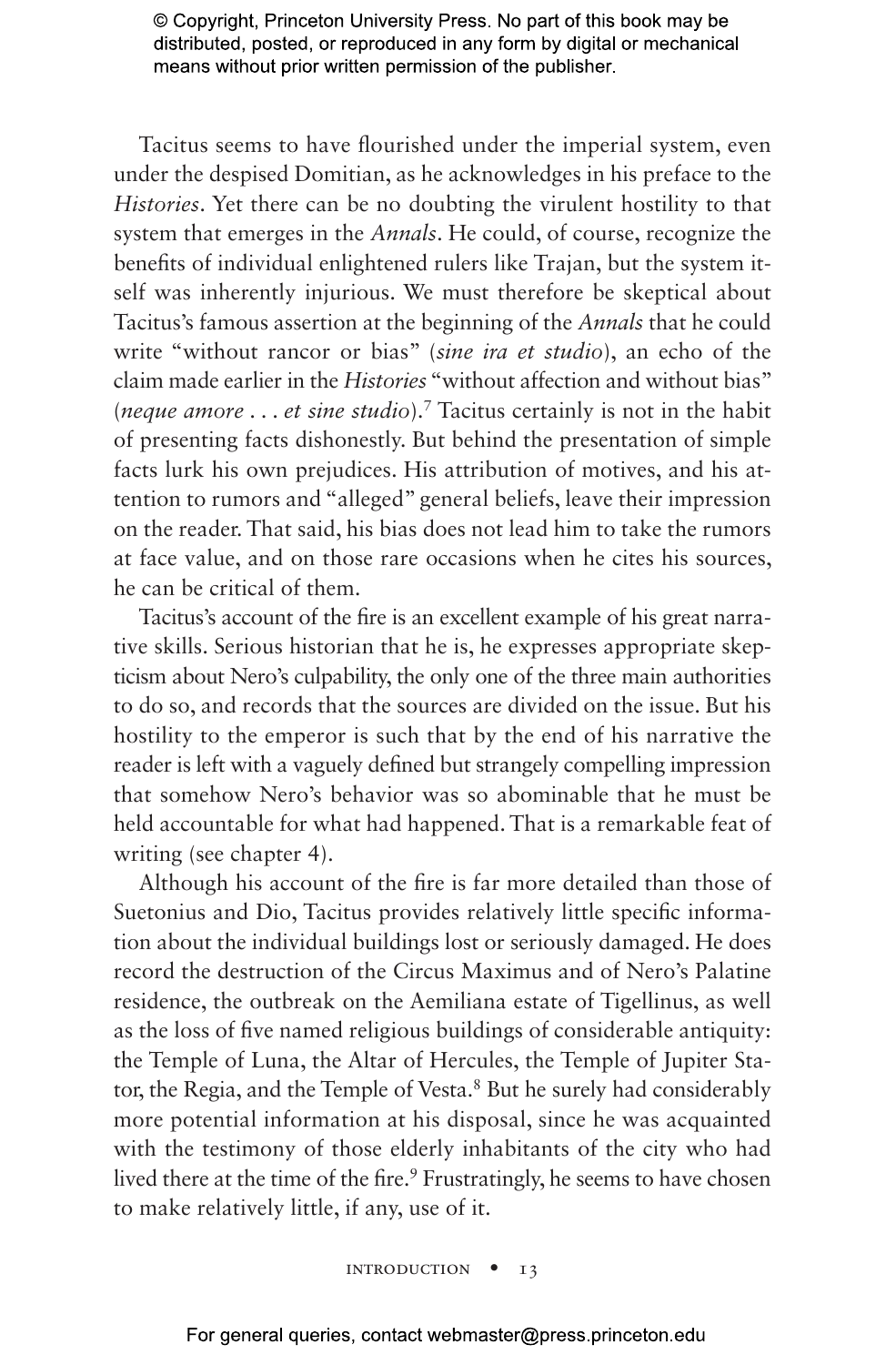Gaius Suetonius Tranquillus was born around AD 70, possibly in Africa. Equestrian by rank, he was appointed to a number of administrative positions under the emperors Trajan and Hadrian. He wrote prolifically on a range of topics, the *Lives of the Twelve Caesars* being his most celebrated work.

Suetonius is a biographer, not a historian. As a broad principle he usually arranges his material by topic rather than in chronological sequence and seems to take it for granted that the reader will have a general familiarity with the subject. He is rarely interested in serious political issues unless they cast light on the personality of his subject, on whom he directs his complete focus. Generally, he is not motivated by the kind of deep hostility that seems to have engaged Tacitus. His main failing is not *ira et studium*, and indeed, in the case of Nero (and of other emperors), he does include items that he says do not garner criticism—*nulla reprehensione.*10 Far more serious is his willingness to accept on faith the untested tales passed down by tradition. He was in fact quite capable of serious research, often making use of public records and archival material, and he can be very skeptical of the literary sources. But this admirable skepticism does not deter him from recounting the frivolous gossip transmitted by those same sources, and he cannot resist juicy anecdotes, cheerfully leaving it to the reader to exercise a judgment that modern historians would feel is their own responsibility. Also, he tends to take specific and isolated incidents and to present them as though they reflect the general and consistent behavior of his subjects.

Nowhere in the *Nero* does Suetonius explicitly cite his sources. We cannot know if he made use of Tacitus or if the Neronian chapters of the *Annals* were even available when Suetonius wrote his *Nero*, and the relationship between the two writers is a highly contentious issue. Also, Suetonius's narrative of the fire is highly tendentious. His central purpose is to exploit the event to highlight Nero's cruelty and his indifference to the sufferings of the Romans. He makes no attempt at a sophisticated or investigative account of the disaster or its causes. We must therefore exercise extreme caution in using Suetonius's *Nero* to draw any conclusions about who was to blame for what happened.

Our third major literary source for the fire is Cassius Dio Cocceianus, a senator from Nicaea in Asia Minor. His *History of Rome* (*Romaïke* 

14 • chapter I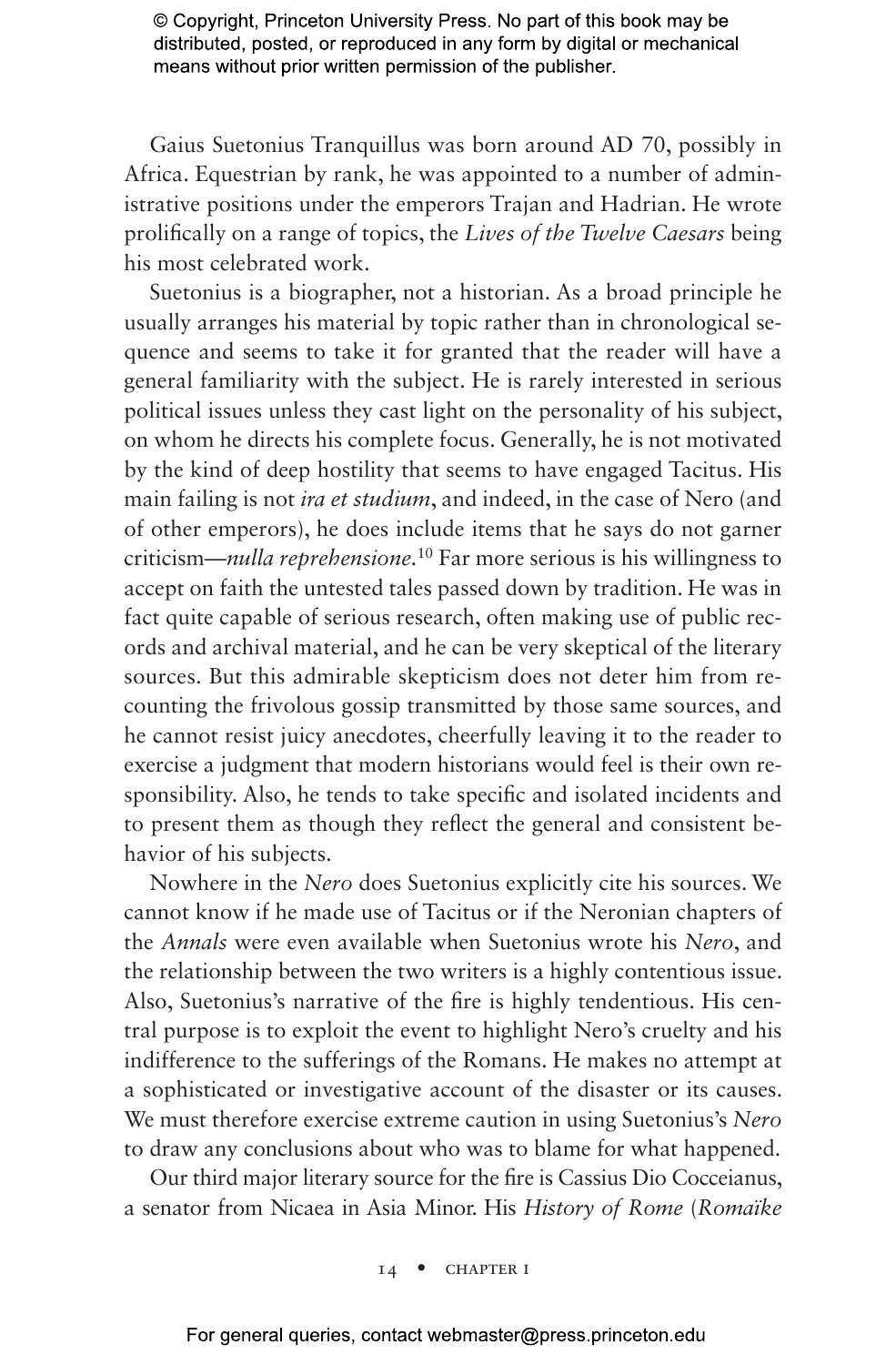*Historia*), written in Greek over a period of more than twenty years, seems to have begun with the early kings and to have ended in the reign of Severus Alexander (AD 222–235). Dio has generally not been considered a deeply analytical historian.<sup>11</sup> Throughout his work, he very rarely cites earlier authorities (Augustus and Hadrian are the only two individuals specifically mentioned as sources of information), although his passing references to writers like Livy suggest that he presumably consulted them. It is therefore not surprising then that he fails to provide the name of any of his sources in those sections of his account of the fire that have survived. But it is to be noted that for Nero's reign (as for other parts of his history), Dio's original text is missing, and we have to rely on epitomes made in the Byzantine period. Since these epitomes take the form of selections rather than of summaries, there is a risk that important topics that he originally covered might be omitted in their entirety.

The main general value of Dio is that, although in many ways his narrative style is highly biographical, in some respects almost a hybrid of Suetonius and Tacitus, he does, like Tacitus, treat his material annalistically, arranging it in broad sequence under the years when it occurred.12 He thus relates the events of the last two years of Nero's reign, part of the key period that followed the fire. This is particularly useful, since those years are missing from Tacitus's *Annals*, which break off in the middle of AD 66. But possibly because he is in a certain sense a biographer as well as an annalist, Dio is just as prone to gossip and distortion as is Suetonius, and, like Suetonius, he makes no real effort to discriminate between the plausible and the absurd. Also, he views the world very much from a senatorial perspective. It is therefore not surprising that in his account of the fire, as of other episodes of the reign, he is extremely hostile to Nero.

Dio's account of the fire contains elements found also in both Suetonius and Tacitus, such as Nero's poetic performance against the background of the burning city. This information clearly has a common origin, but there are differences in details, and it seems likely that each of the three writers independently used common sources, as well as sources neglected by the other two.

The literary authorities are not of course our only source of information for the past. There is also the evidence provided by archaeology. We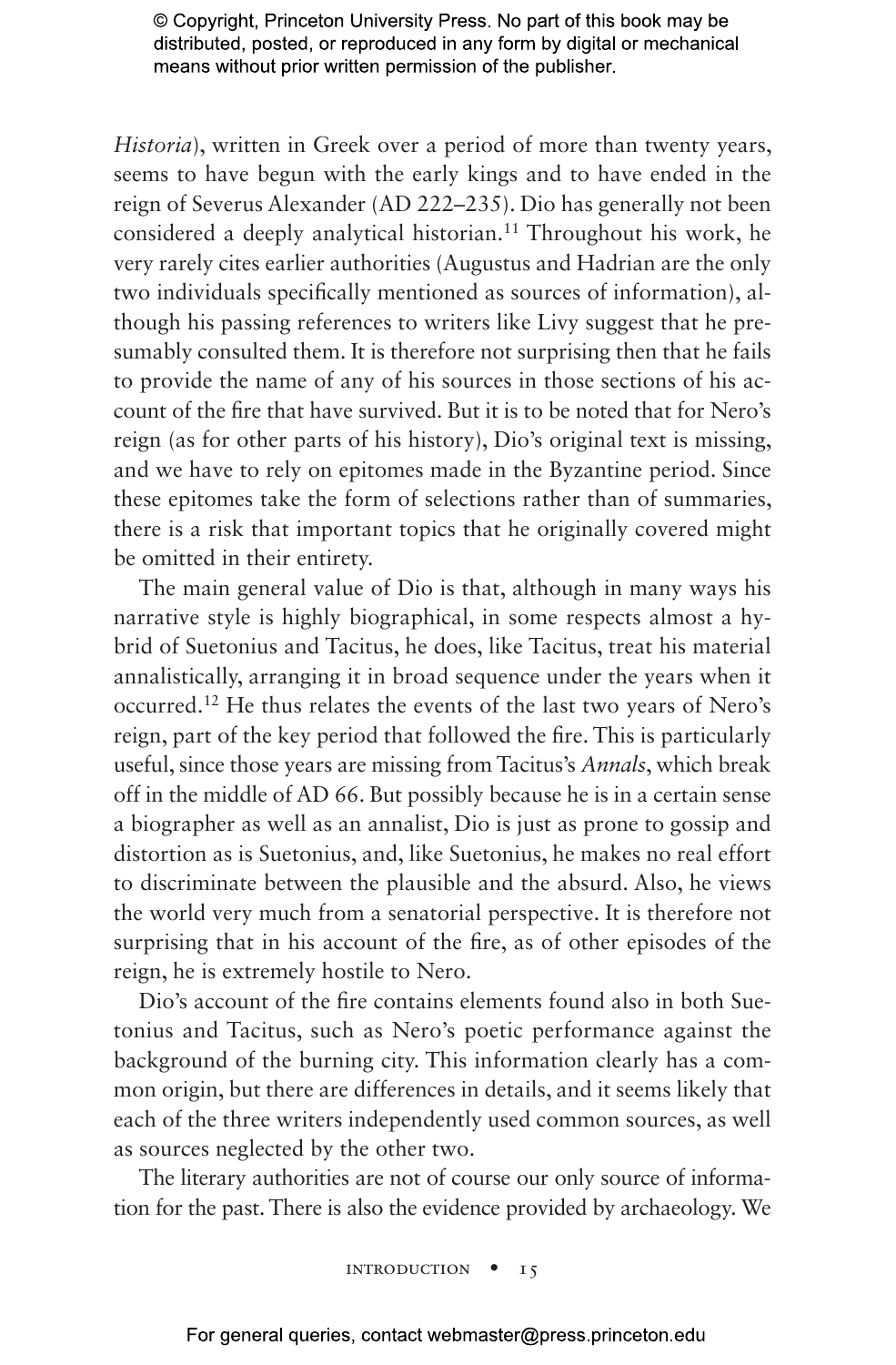must note a caveat at the outset. There seems to be a rather dangerous article of faith that what is preserved in the archaeological record is *ipso facto* more reliable than information derived from literature, on the grounds that archaeology is uncontaminated by authorial bias. We must avoid falling prey to this widely held misconception—the situation is by no means so clear-cut. While the physical material itself may be untainted, it is almost never as explicit as its literary counterpart, and our understanding of that material is very dependent on how it is interpreted and presented to us by the archaeologist. And since archaeology very often involves the ordered destruction of the site being examined, and the archive of the site will as often as not be held in storage, for practical purposes the information to which we have access will ultimately come filtered through the investigator's interpretations. In the case of the Great Fire we are fortunate that the main body of archaeological evidence for the event has been brought to light by a highly professional team led by Clementina Panella for the Sapienza University of Rome, and it has been published to high scholarly standards. But these standards are not necessarily maintained by other excavators, and elsewhere we must be on guard against conclusions that can be highly speculative and at times fueled by an almost poetic imagination. The archaeologist's idiosyncrasies and preconceptions can occasionally shape what is supposedly objective evidence.

Beyond these general reservations, the Great Fire of AD 64 creates two very specific archaeological problems. A devastating fire can often leave a stark reminder of its presence. This is nicely illustrated by the Romano-British town of Verulamium (St. Albans), which was destroyed during the Boudiccan rebellion, just a few years before the Great Fire. The early debris levels at Verulamium contain a dramatic burned layer which can confidently be ascribed to the consequences of the rebellion.13 Unfortunately one will look in vain for such overwhelming and explicit archaeological evidence for the Great Fire of AD 64. Rome has enjoyed a long and complicated history, during which it is known to have suffered a number of devastating fires, including one only sixteen years after the Great Fire. Assigning fire debris to any specific event can in some cases be a hazardous undertaking. Also, there is a second problem for the modern researcher, created

16 • chapter I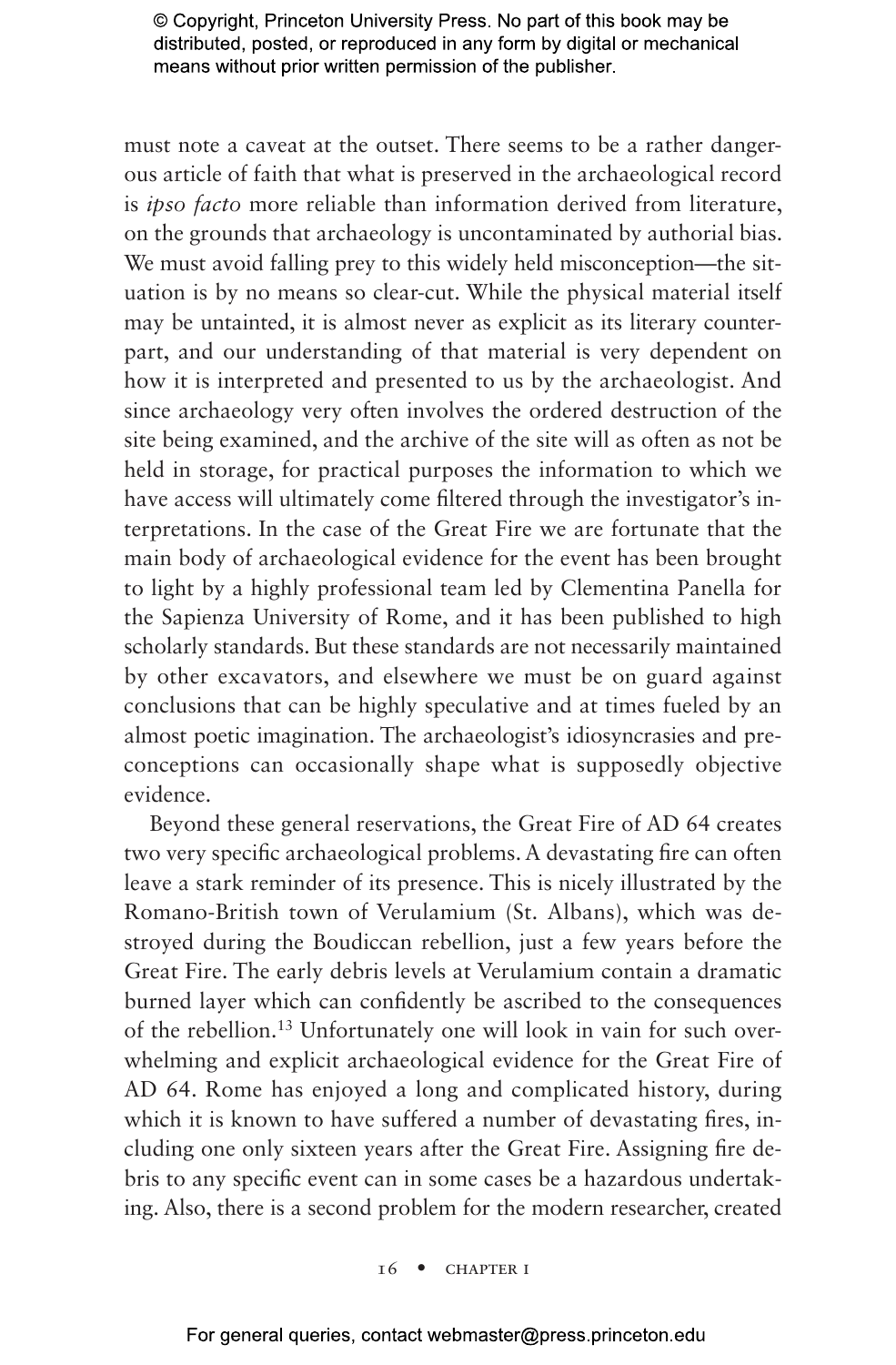by a particularly enlightened scheme of Nero. Among the measures that he undertook after the fire was the clearance of the destroyed material and the subsequent return of the sites, clear of debris, to the owners. Ships carried grain up the Tiber to provide relief for the destitute. Once unloaded, these same ships were then required to fill up with fire debris, which could be carried downstream and serve a useful purpose of filling the marshes near Ostia.<sup>14</sup> Not all of the debris would have been removed, of course, especially where it could be used as fill for Nero's Golden House, built on the land devastated by the fire. But much of the archaeological evidence was carried away literally by the shipload. Nero's admirable recycling program could in a sense be viewed negatively, as an early instance of archaeological vandalism.

## **ANCIENT ROME**

The Great Fire occurred within a particular historical and political context. But it was in itself a physical phenomenon, happening in, and to an extent shaped by, a specific physical environment. Hence it remains for us to consider one final "text," as modernists would define it, the city of Rome itself. This brief section is not of course intended for experts in the topography of ancient Rome.15

The location of what would develop into the city of Rome was determined in the first instance by the Tiber, the largest river of central Italy. Flowing southwest from its Apennine headwaters to the Tyrrhenian Sea, the Tiber is powerful and turbulent, and very subject to flooding. Downstream of Rome it begins to be navigable by deep draft ships. This last factor, plus the fortuitous presence of an island that stemmed the power of the current and made a crossing feasible, created the ideal conditions for the development of a major city. The Tiber played a key role during the course of the Great Fire, even though it is never mentioned by any ancient source in that context. The fire was apparently confined to the east bank of the river, which formed a natural barrier that prevented the flames from spreading west, just as in the seventeenth century the Thames would prevent the Great Fire of London from taking serious hold to the south of the city.

INTRODUCTION • 17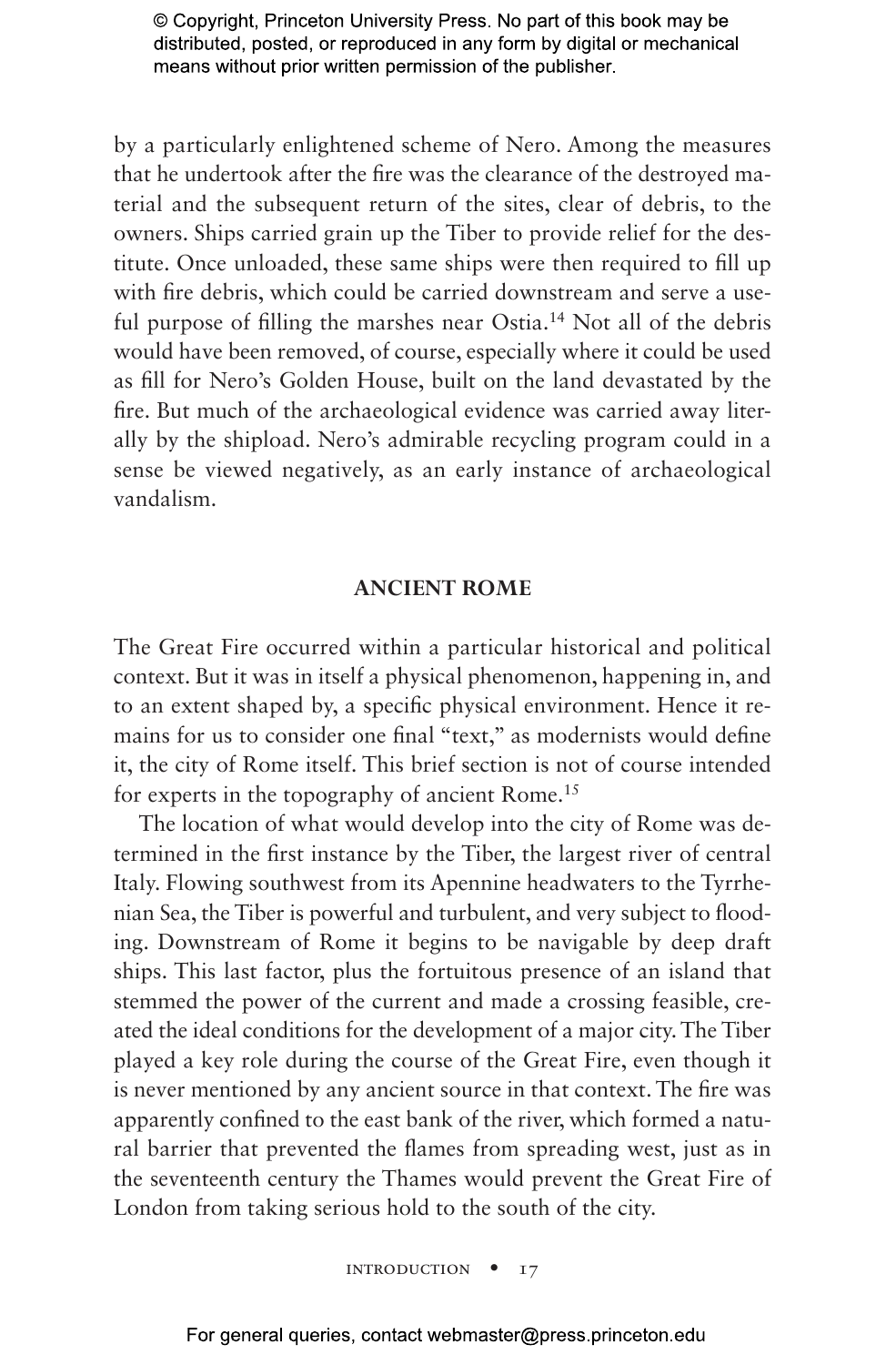

1.1. Traditional hills of Rome. A. Louis.

The ancient crossing of the Tiber, the Pons Sublicius (famously defended by Horatius), led the traveler from the west into the most ancient settled part of Rome, in fact a place older than Rome itself, the Forum Boarium, situated along the river between the Capitoline and the Aventine Hills. Its topography made it a natural place to meet and trade, although it may never have been a cattle market, as sometimes popularly supposed (*bos* = ox, cow, bull). Its ancient and crowded nature meant that it was constantly vulnerable to serious fires (see chapter 2). As a marketplace, the Forum Boarium was to be superseded by what would become the heart of the city, the Forum Romanum, which lay to the east of the Capitoline, framed by that hill as well as the Velia and the Palatine. That later forum presumably began as a simple market location, perhaps on the lower slopes of the Capitoline, and grew when the area it later occupied was drained by the great sewer (Cloaca Maxima), traditionally begun during the regal period.16

#### 18 • chapter I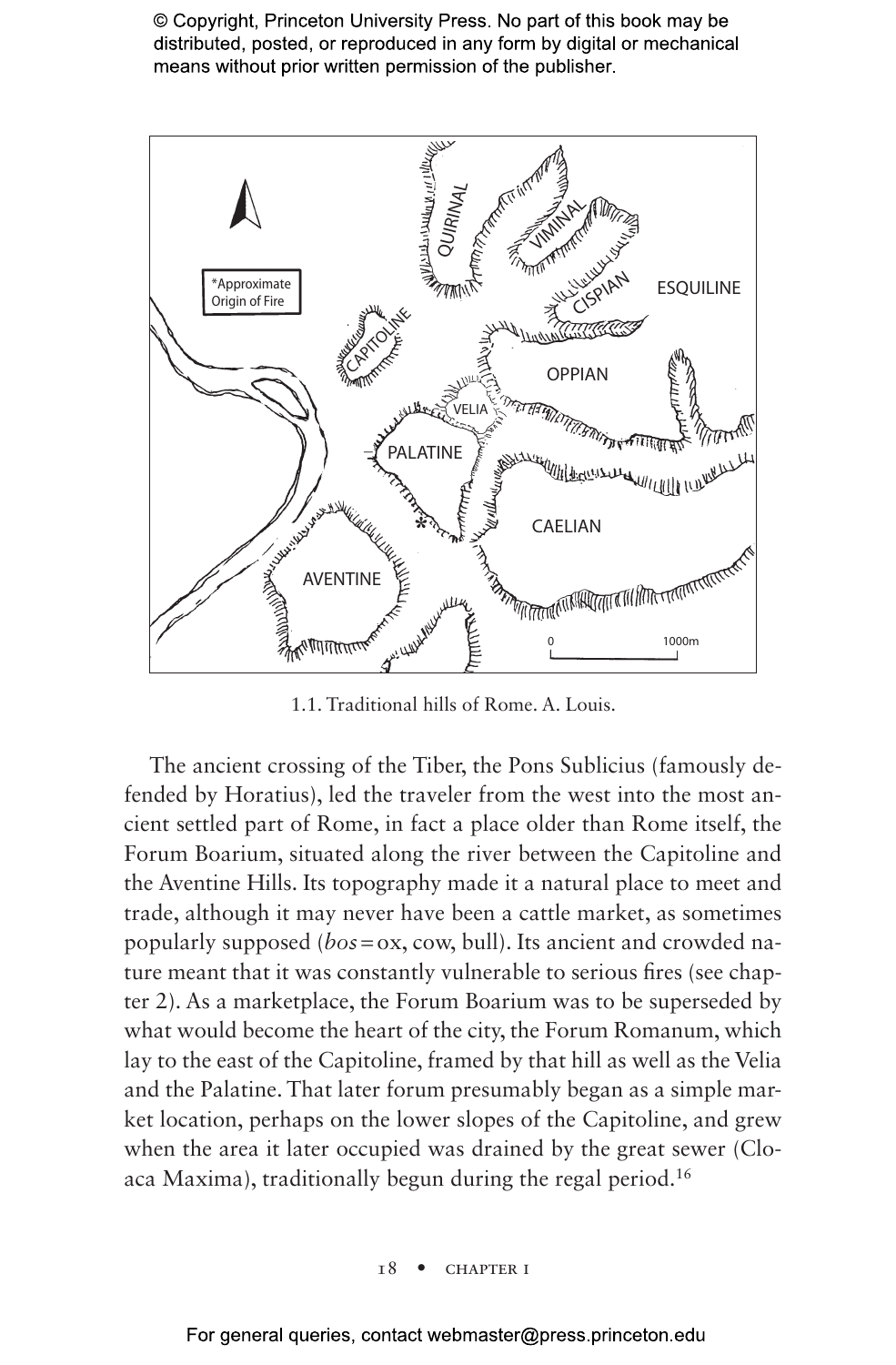The dominant feature of the east bank of the Tiber was the city's famous hills, ancient ridges formed by erosion above the floodplain of the river below.17 Natural and human activities have greatly softened their contours; hence, they would have been far more abrupt in antiquity than they are today. To the north of the Forum Boarium, the Capitoline Hill rose up steeply. Its sheer profile made it a natural stronghold, and it was supposedly the only part of the city to survive intact the Gallic sack of 390 BC (see chapter 2). The hill became a major cult center, home to what was arguably Rome's most significant religious monument, the Temple of Jupiter Optimus Maximus.

North of the Capitoline Hill, between the Quirinal and Pincian hills and the river, stretched the expanse of the Campus Martius, roughly 250 h (620 acres). Initially subject to frequent flooding, the Campus lay outside the formal city limits until the imperial period, by which time it had been considerably built over. Augustus chose this district as the site of some of his most significant buildings, including the Pantheon and Mausoleum. Most of the area seems to have escaped the fire in AD 64, and it became a place of refuge for those who had lost their homes.18

To the south of the Forum Boarium lay the Aventine, the southernmost of Rome's traditional seven hills. By the time of Nero this precipitous hill had become a fashionable residential area. Fires are recorded on the Aventine from time to time, but there is no explicit evidence that it was directly affected by the Great Fire.

To the north, the more gentle slopes of the Aventine overlooked a shallow valley, originally intersected by a stream. This area was to be occupied by the Circus Maximus, and it was here that the Great Fire of AD 64 broke out, as did a number of earlier, and later, fires. To the north of the Circus Maximus rose the Palatine, its upper plateau later dominated by a huge Flavian palace. The Palatine, especially its southwest quarter, figures prominently in Rome's earliest history, and was the original site of the ancient walled city. In the republican period it became a desirable residential area for A-list Romans: Cicero owned a house on the hill, and Augustus was born and made his home there, ultimately bequeathing the estate to later emperors, and inadvertently also bequeathing the word "palace," or its cognates, to several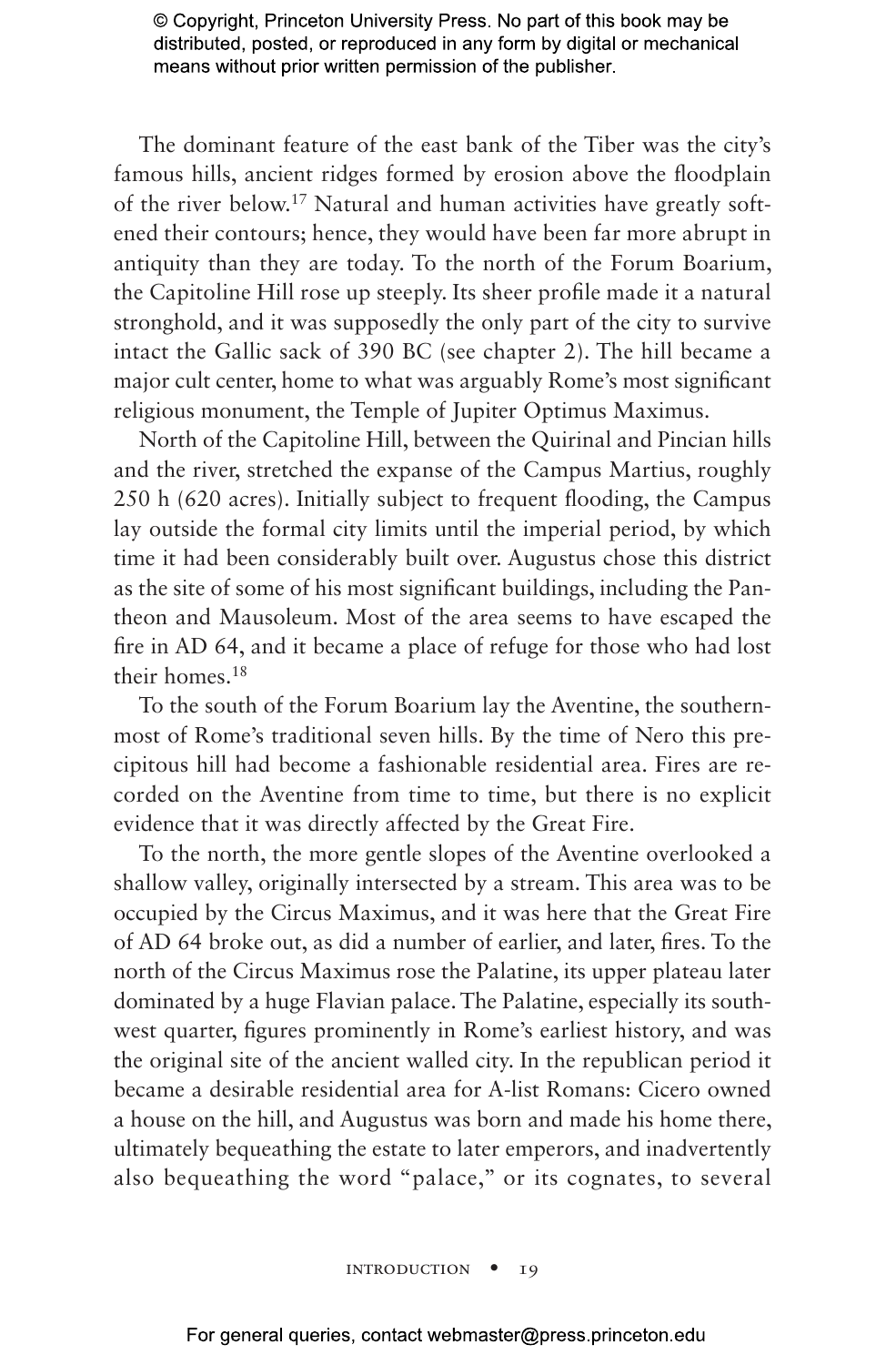languages. According to the literary sources the Palatine lay at the center of the conflagration in AD 64, and many of its buildings were destroyed.

To the east of the Palatine lay the Caelian Hill, at the southeastern limit of the traditional seven hills. The Caelian is a long, narrow, sausage-shaped extension, some two kilometers in length and barely half a kilometer in width. Supposedly covered originally in oak forest, it was heavily populated during the republican period and devastated by a major fire in AD 27; in the subsequent redevelopment it became a desirable residential area for the well-to-do.19 No source mentions any damage there in AD 64, but there is some archaeological evidence that it might indeed have been affected (see chapter 3).

North of the Palatine there projected a spur known in antiquity as the Velia. Originally, it seems, the Velia was high and steep, and would have dominated the Forum Romanum at the forum's southeastern end (the Capitoline dominated its northwest).<sup>20</sup> But the hill was gradually reduced by concentrated building activity, including construction of the vestibule of Nero's Golden House after the AD 64 fire, and the Hadrianic Temple of Venus and Rome that replaced it, and ultimately it disappeared under the great Fascist thoroughfare, the Via dei Fori Imperiali, opened by Mussolini in 1932.

The Velia formed part of a saddle, which on the north linked the Palatine to one of Rome's most extensive hills, the Esquiline. There is some uncertainty about the nomenclature of this prominence, but it seems to have consisted of, or have included, two distinct heights, the Cispian and the Oppian. The Esquiline was the location of a number of grand estates, such as the Lamian Gardens and the Gardens of Maecenas, which had become imperial possessions by Nero's time. It seems to have escaped the early phase of the fire, which was brought to a stop at its foot, but it may have been severely affected in a subsequent outbreak.<sup>21</sup> The southern spur, the Oppian, was the scene of extensive construction under Nero and contains the best preserved section of his Golden House, built (or rebuilt) immediately after the fire. Between the Esquiline/Oppian to the north and the Palatine and Caelian to the south ran a valley, clearly devastated in AD 64. It was redeveloped by Nero, then redeveloped in turn by Vespasian, in part

20 • chapter I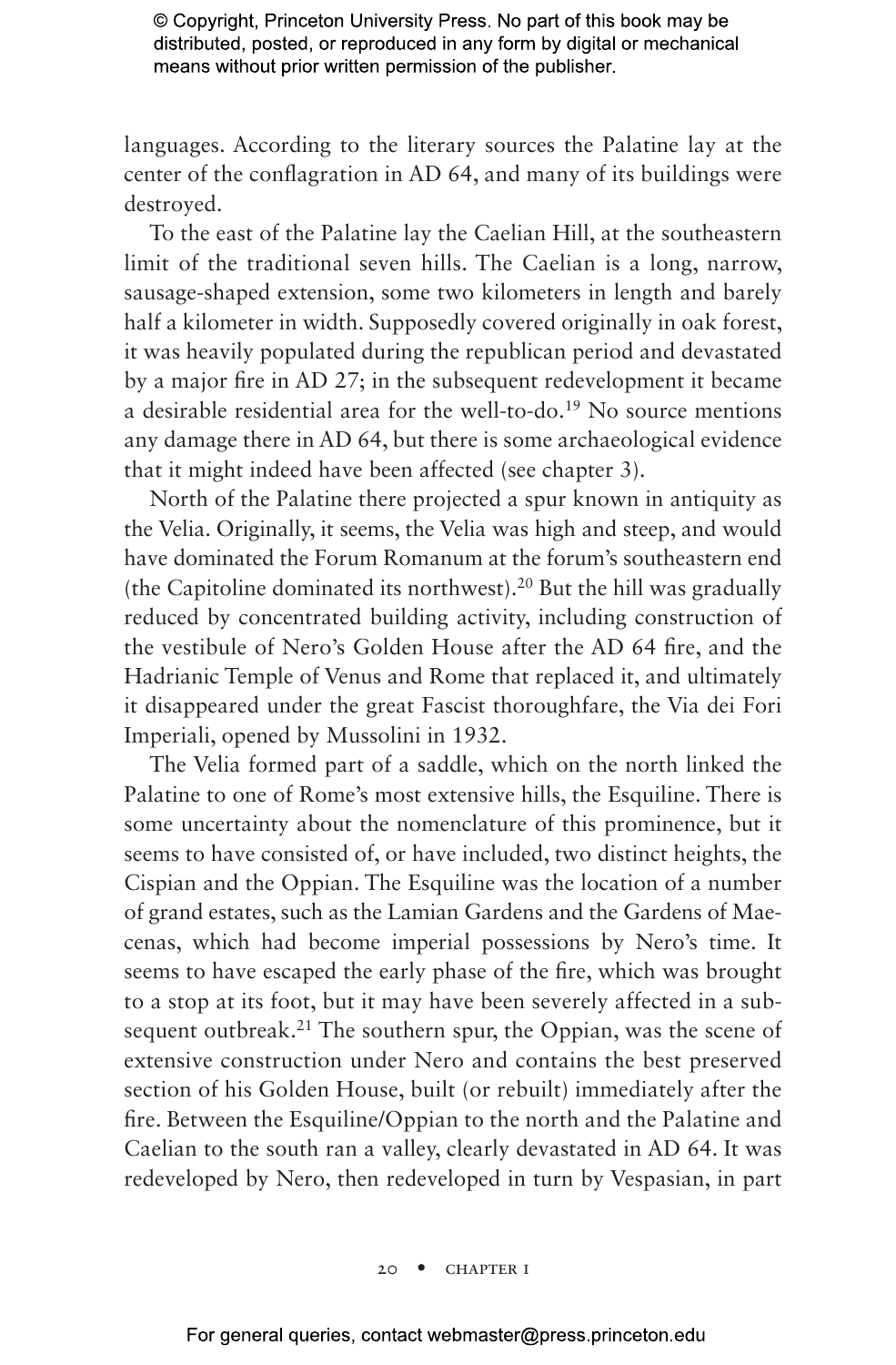to make way for his great amphitheater, to be known later as the Colosseum, and the adjoining gladiatorial school.

While the broad physical features of ancient Rome do not present great problems, its detailed topography is an academic nightmare. Such issues as the location of buildings, or the orientation of major streets, mentioned often in very casual or ambiguous terms in the literary sources, are invariably the subject of major academic debates and controversies. Any attempt to study the course and extent of the fire, or the initiatives taken to rebuild Rome afterward, can at times be bedeviled by the lack of consensus about the city's topography.

## **THE POPULATION OF ANCIENT ROME**

In the midst of the sometimes abstract academic controversies that the Great Fire and its aftermath have engendered, it should always be borne in mind that this was first and foremost a human tragedy. It should give us serious pause that we are unable to put a name to a single individual who died during this catastrophic event. Nor, at the other extreme, do we have a coherent idea of the *total* number of the victims. We can get a general sense of the scale of the disaster from Tacitus's claim that it was the worst Roman fire ever, and Dio's broad observation that it was the greatest calamity to befall Rome down to his own time, the third century AD, with the single exception of the Gallic invasion.<sup>22</sup> But it is impossible even to begin putting an actual figure to the number of fatalities.

Most signifcantly, we do not know the population of Nero's Rome, an issue no less controversial than the serious topographical problems just mentioned. The pioneering work in this sphere was the great demographic study by the maverick German scholar Karl Julius Beloch, published more than 130 years ago, the first attempt to measure ancient populations with something approximating a scientific method, and still almost invariably the starting point of any discussion.23 The debate about the city of Rome's population has generally been conducted in the context of the size of the population of Italy as a whole. For this we have some data in the form of census figures assembled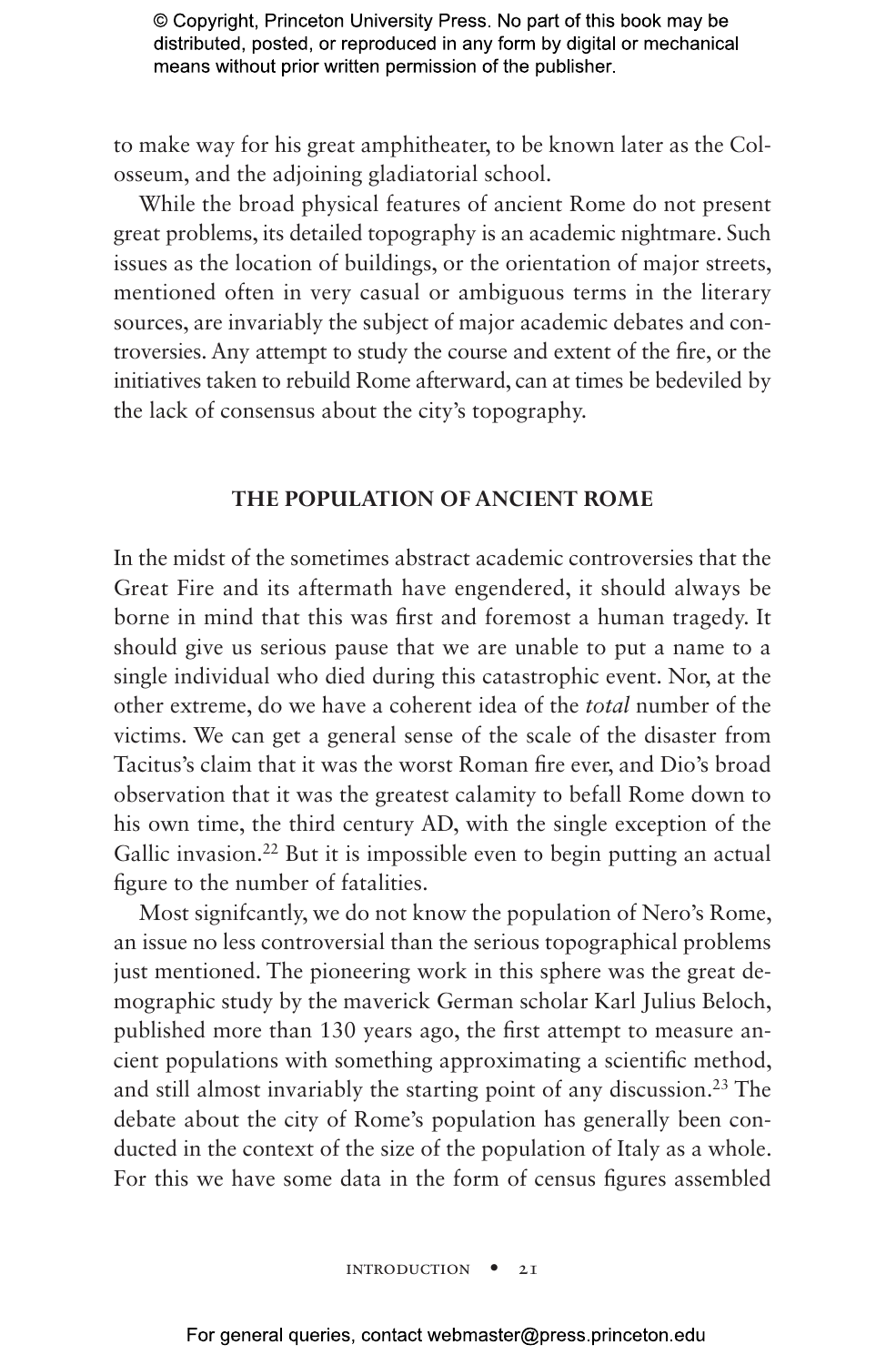during the periodic enumerations of the Roman citizen body and occasionally preserved in the literary sources. The latest figures available for a pre-Augustan census are for the year 70 / 69 BC and indicate a citizen body of 900,000.24 Following this, Augustus, in the record that he left of his achievements, the *Res Gestae*, provides figures for three censuses undertaken under his stewardship.25 Under 28 BC he records that 4,063,000 Roman citizens were entered on the roll. Twenty years later, in the census of 8 BC, the total was 4,233,000. In the third and final census that he lists, belonging to the last year of his life, AD 14, 4,937,000 Roman citizens were recorded.

The shift between 28 BC and 8 BC is generally in line with what might be reasonably expected. But the difference between 8 BC and AD 14 is striking. What is truly astonishing, however, is the gap between the figures of what was de facto the latest republican census for which we have data, in 70 / 69 BC, and those of Augustus's first enumeration in 28 BC. The population seems to have jumped more than fourfold. How should this leap be interpreted? There have been various explanations. Low registration in the republican period is one suggestion. There is also the extension of citizenship to the Gallic region north of the Po (the Transpadanes) to be taken into account. One theory is that the republican figures included only those citizens who were of an age to be recruited into the Roman legions. The other possibility is that, unlike his republican predecessors, Augustus included women and children in his totals. There is no broad agreement on these issues.

In any case, these figures are for citizens who held Roman citizenship, the majority of whom probably never set foot in Rome.26 For the inhabitants of the city itself, we have somewhat similar categories of figures, and they present similar difficulties. Augustus provides information on his "donatives," distributions of largesse to Roman residents. He boasts that his largesses down to 12 BC were received by no fewer than 250,000 people. He further records that by the time of his donative of 5 BC, this had grown to 320,000. In 2 BC he gave donatives to those who were receiving the corn dole, and the recipients on this occasion totaled just over 200,000, a number confirmed by Dio.27 One is struck by the variations in the three figures. But, even

22 • CHAPTER I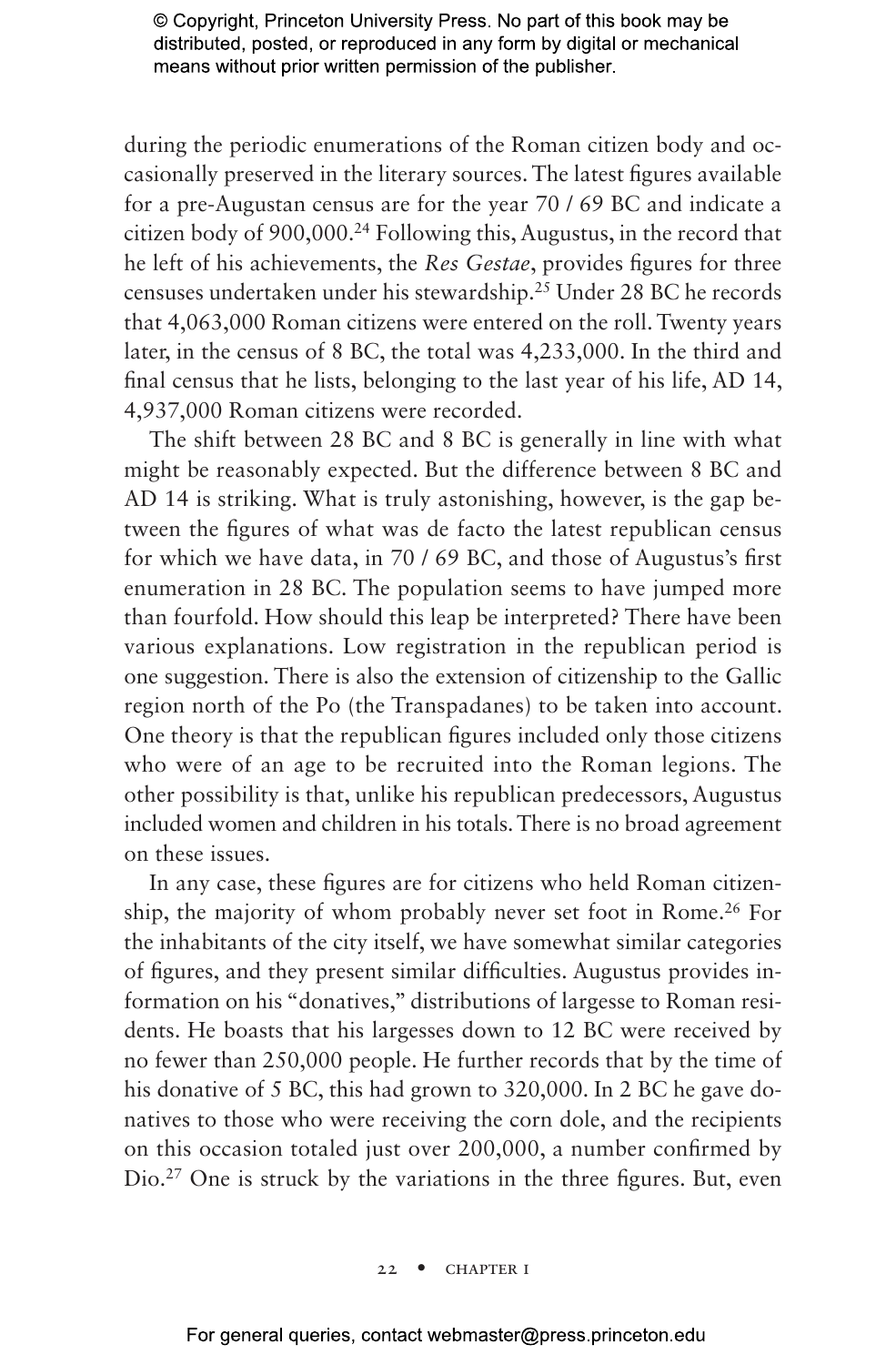more seriously, once again we do not know who is included—probably, but not certainly, male heads of households only, but, if so, how many wives, children, and, significantly, slaves are to be added to produce the total number of inhabitants? And did Augustus's figures include people who lived outside the strict city limits, the *pomerium*, but could easily make their way into Rome—Beloch argued that people who lived as far as twenty or thirty miles from Rome were able to participate in the dole, thus including residents of Ostia.28 We have to add to this already complicated situation the possible shift in population during the fifty-year period between Augustus and the Neronian Fire.

Clearly the data on census figures and donatives are less useful than might have been hoped. Other methodologies have been implemented. Calculations have been made on the basis of the grain supply, but different scholars have drawn different conclusions from the figures.<sup>29</sup> Another approach has been to try to extrapolate the population from the physical size of the ancient city, just under 14 sq km, but with no greater consensus.30 In very broad terms one might speculate, without doing serious violence to recent general scholarly thinking, that the total population of Neronian Rome might have been somewhere between about 500,000 and 1 million, but emphasis must be put on the word "speculate."<sup>31</sup> And to compound all of this uncertainty, we have no way of knowing what portion of the population lost their lives in the fire. The ancient literary authorities tell of the horrific experiences during its course. But, despite the harrowing accounts of agonizing deaths, those same authorities are not at all forthcoming on the total numbers of casualties, even in very broad terms, which might suggest that the number was, relatively speaking, not quite as high as the authorities seem implicitly to suggest.<sup>32</sup> But that, too, is little more than speculation. In sum, we must reluctantly accept that we have no properly informed idea of the number of casualties of the Great Fire of AD 64.

Modern Rome, a city of more than four million inhabitants, is on the surface indifferent to this great tragedy. Its familiar landscape betrays none of the scars of the inferno that caused such appalling devastation so long ago. But it is a sobering thought that below that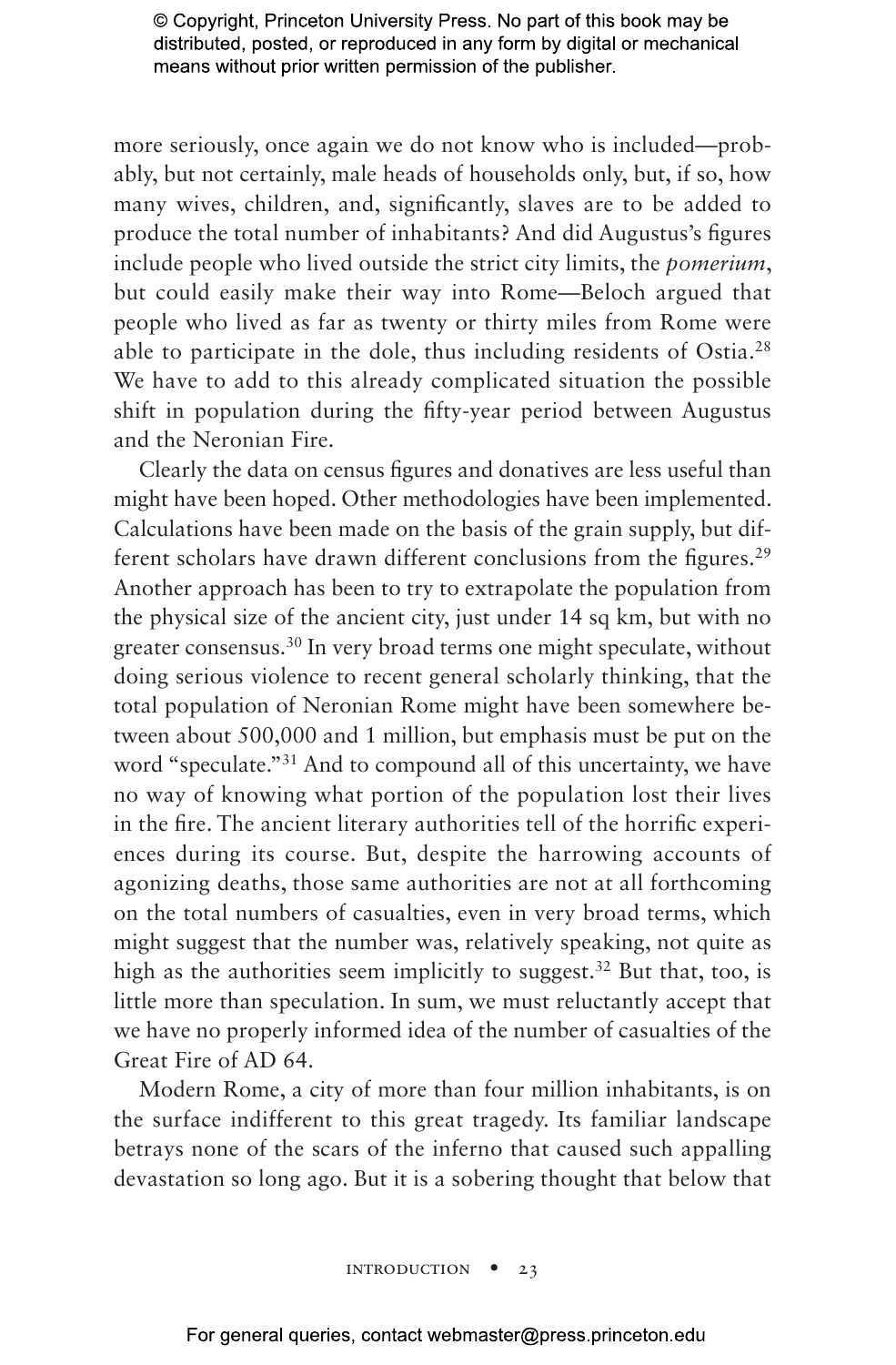surface, in fact in places many meters beneath the crowded and noisy modern streets, now throbbing with life and activity, vestiges of that ancient catastrophe have survived through the passing centuries, peacefully blanketed by thick layers of accumulated debris. These buried deposits of ash, broken pottery, metalwork, and, inevitably, charred fragments of human bone, have for nearly two thousand years observed a profound silence beneath the bustling streets, frozen in an eternal vigil beneath the famed eternal city.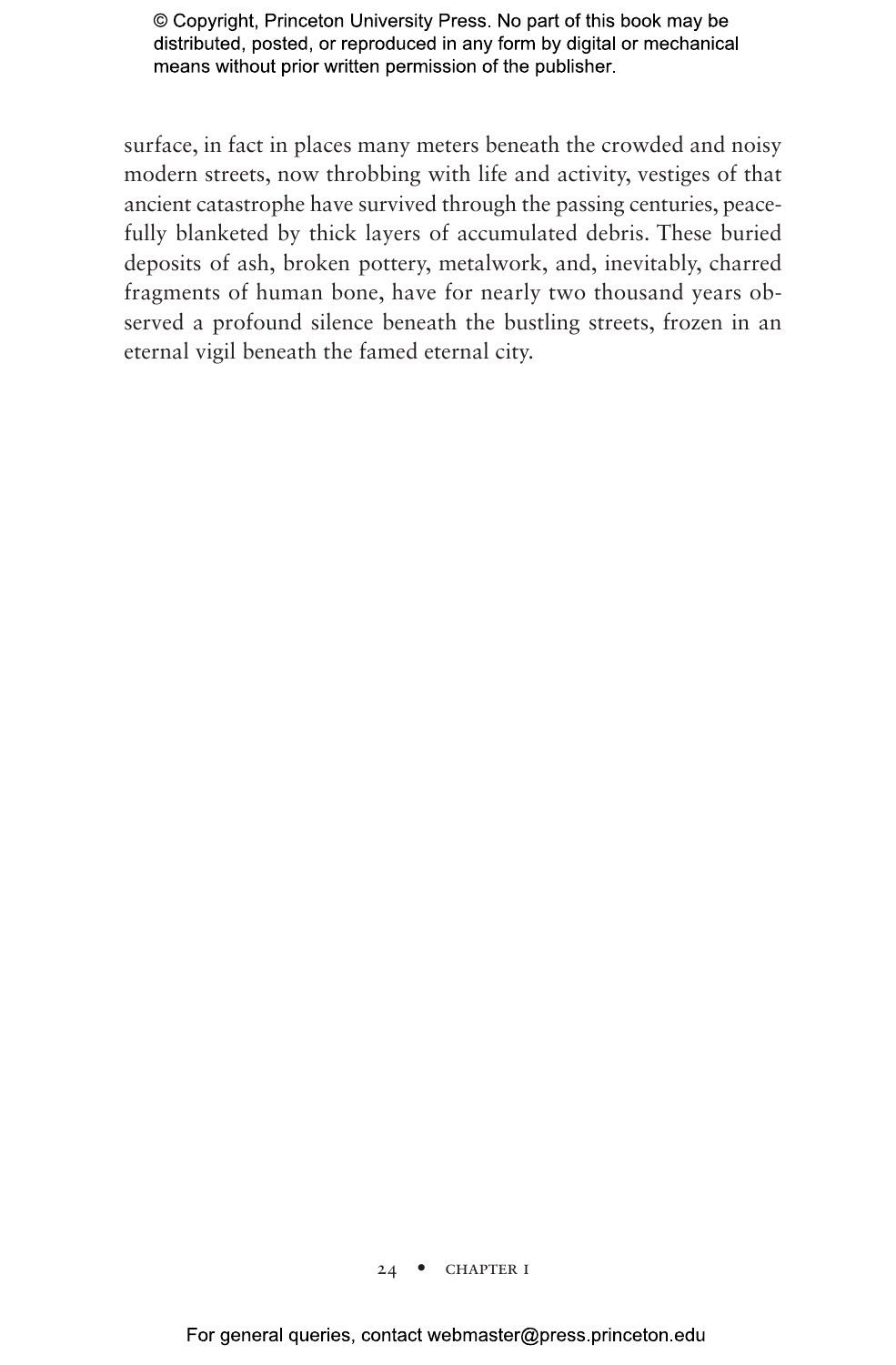# INDEX

. . . . . . . .

Romans are normally indexed by *nomen*, where it is known, but famous individuals, such as emperors, are indexed by the form of the name that is generally familiar.

The entries on the most important literary sources, Pliny the Elder, Tacitus, Suetonius, and Dio, are restricted to substantive discussions of their evidence.

Achaea. *See* Greece Acratus, 234 Actium, 7, 63 AD 80, fire of, 31, 54–55, 70, 112–113 aedile, 42, 43, 44, 99, 175, 179, 272, 273nn60 and 61, 305 Aemiliana, 13, 51, 53, 58, 60, 99–100, 116, 131, 234, 261, 274n94, 280n104 Aemilius Scaurus, Marcus, 235 Aeneas, 134, 139 Africa, province of, 11, 14, 64, 75, 97, 160, 166 Agrippa, Herod, 66 Agrippa, Lake of, 128 Agrippa, Marcus Vipsanius, 43, 62, 63, 98, 99, 135, 260 Agrippa, thermae of, 54, 99 Agrippa II of Judea, 230 Agrippina the Elder, 98, 120, 187 Agrippina the Younger, 8, 9, 10, 51, 119–120, 155, 223, 227, 238, 254, 274n93, 276n32 Aiblinger, Johann Caspar, 255 Alban Stone, 177 Alexander the Great, 230 Alexandria, 134 Allia, 30, 275 Ammianus Marcellinus, 135, 170 Anician quarries, 41

Anicius Cerialis, 231 Annaeus Mela, 121 Annius Pollio, 243 Annius Vinicianus, 244–245 Antichrist, 253, 257 Antioch, 161 Antistius, 243 Antium, 8, 65, 72, 116–117, 130 Antonia, 293 Antoninianus, 249 Antoninus Pius, 249 Antony, Mark, 7 Apollo, 189, 228 Apollo, Temple of, 65, 68, 107, 144, 190 Apollonius, 288 Appian, 37 Aquae Sextiae, 230 Arae incendii, 58–59, 108–113, 124, 143, 144 archaeology, role of, 15–17, 28–29, 55, 70, 96, 202 Armenia, 189, 224, 230 Artabanus IV, 298n4 Artaxata, 230 Arulenus Rusticus, 273n50 Arval Brothers, 74, 278n67, 301n91, 305 Arverni, 199 Asia, province of, 14, 48, 206, 230, 234, 238, 243, 264, 298n4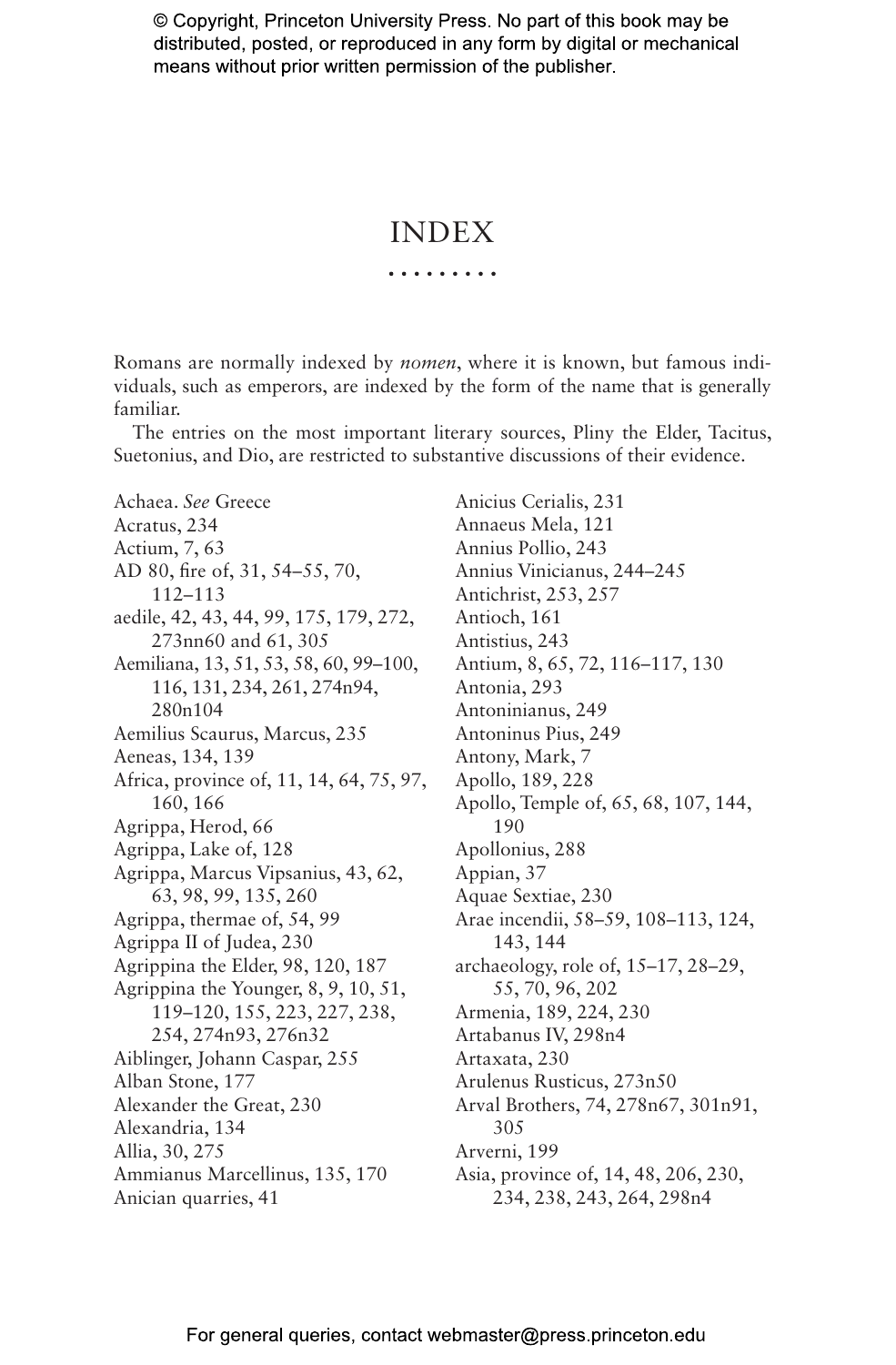Atilius Regulus, Marcus, 105 atrium regium, 36 Aufidius Bassus, 269 Augustus, 3, 7–8, 9, 15, 19, 22, 23, 32, 40, 41, 42, 43–45, 46, 47–50, 51, 60, 62, 68, 69, 70, 72, 77, 79, 81, 82, 84, 98, 99, 107, 116, 135, 177–178, 182, 187, 190, 232, 237, 249, 250, 251, 252, 269n15, 270n29, 273nn60 and 70, 274n72, 276n30, 278n76, 279n103, 281n140, 282n7, 308, 309, 310 Augustus, fire-fighting reforms of, 42–49 Augustus, Mausoleum of, 19, 190 Augustus, Temple of, 69, 277 Aurelius Patroclus, Lucius, 288n65 Aurelius Victor, 181 aureus, 302n98, 305 auxiliaries, 45, 305, 308 Aventine Hill, 18, 19, 35, 61, 63, 104, 107–109, 112, 144, 282n154 Babylon, 28 Bacchanalia, 39, 256, 272n48 Bagni di Livia, 69–71, 73, 193, 196, 277n56 Baiae, 241, 297 Balbus, Theater of, 54, 98, 279n102 Barbier, Jules, 255 Barea Soranus, Quintus Marcius, 243–245 Basilica Aemilia, 135 Beneventum, 244 Betjeman, John, 136 *Bhagavad Gita*, 131 Bithynia-Pontus, 48, 153, 155, 164 Boccaccio, 170 Boudicca, 16 Britannicus, 9, 120, 238 Brutus, Marcus Junius, 53 Buckingham Palace, 191 Burrus, Sextus Afranius, 155 Busenello, Giovanni Franceso, 255

Caecina Largus, 66, 116, 234, 282n9, 300n55 Caecina Paetus, 243 Caelian Hill, 20, 52, 61, 65, 94–96, 182, 184, 186, 191, 192, 196, 201, 202, 204, 212, 230, 259, 292n49, 295n99, 299n44, 300n49, 301n76 Caesarea (Maritima), 159, 165 Caesarea Philippi, 230 Caligula, 8, 10, 12, 46, 51, 53, 66, 68, 69, 72, 117, 118, 125, 148, 180, 187, 225, 227, 232, 239, 240, 282n11, 300n49 Calpurnius Siculus, 8 Camillus, 30, 143 Campania, 54, 191, 234, 244 Campus Martius, 19, 31, 41, 53, 54, 97–99, 105, 128, 130, 164, 180, 181, 190, 215, 225, 260, 279n102, 296n135 Capitoline Hill, 18, 19, 20, 30, 31, 36, 38, 54, 55, 106, 127, 144, 145, 263, 271, 275n106, 280n107, 282n17, 285n6, 310 Cappadocia, 206 Capua, 36, 56 Caput Africa, 95 Caracalla, 249 Carbo, 37 Carinae, 76 Carrinas Secundus, 234 Carthage, 96, 130, 160, 165 Casinum, 186 Cassiodorus, 169 Catiline, 37, 272n39 Celsus, 167 Celtis Australis. *See* lotos censor, 179, 305 centurion, 119, 305 Ceres, 144, 263 Ceres, festival of, 107, 226 Ceres, Temple of, 104, 107, 276n30, 280n122 Ceres and Proserpina, Temple of, 144 Chapin, John, 27, 131

336 • Index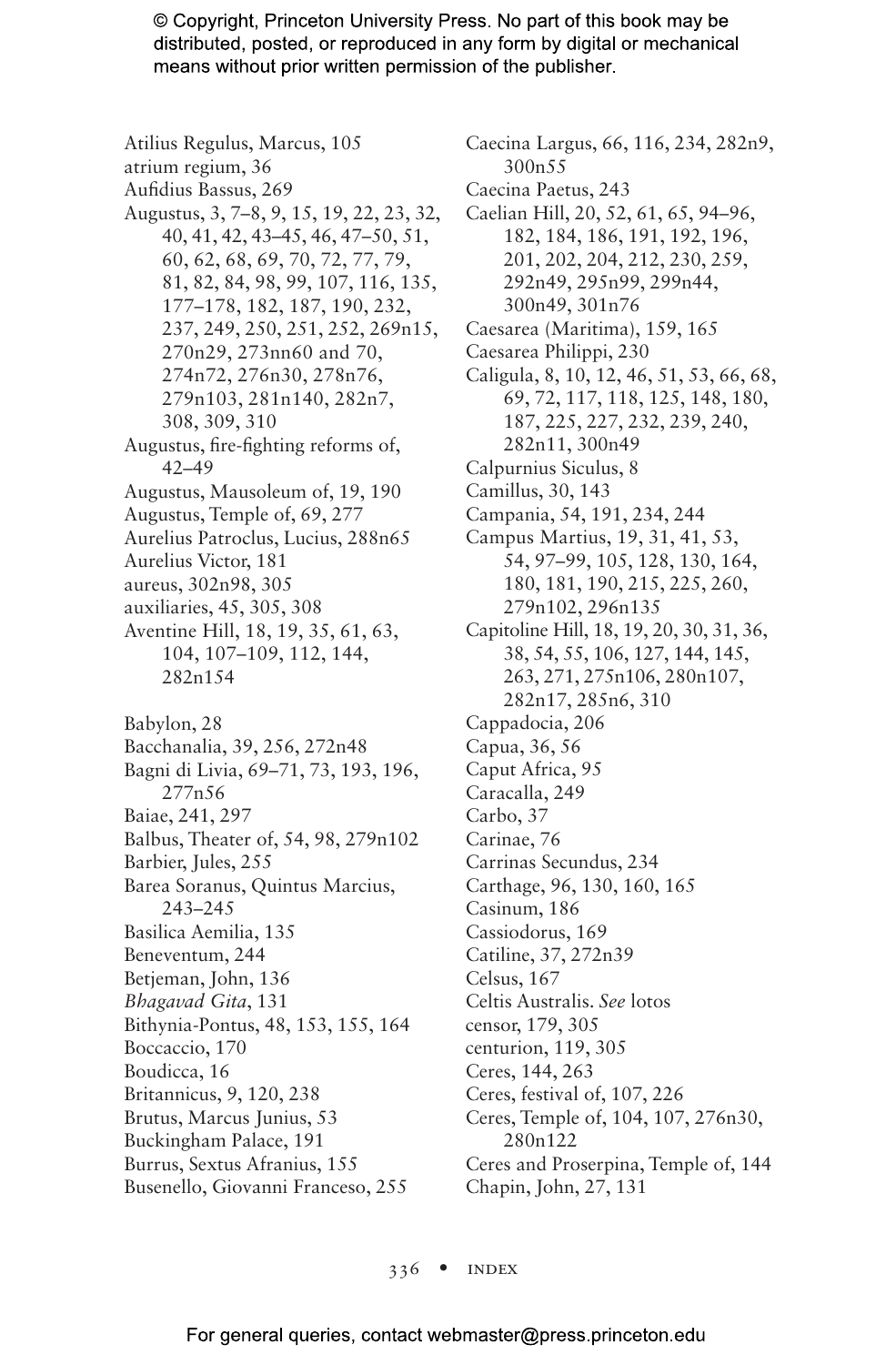Charles I, 117 Charles II, 52, 117 Chaucer, Geoffrey, 254 Chicago, Great Fire of, 5, 27, 114, 131, 282n4 Chrestus, variant spelling, 146–149, 162, 171, 263, 286n20, 287n26, 289n74 Christ, 146, 148, 149, 159, 161, 162, 171, 253, 263, 286n19 Christians, 3, 5, 10, 56, 132–133, 143–174, 221, 241, 253, 255, 256, 257, 263, 264, 285nn8 and 9, 286n24, 287nn26, 34, and 36, 288nn54, 60, and 61, 289nn73 and 74, 290n100 Chrysa, 255 Cicero, 19, 27, 28, 32, 37, 62, 111, 172 Cilicia, 230, 299 Circus Maximus, 1, 13, 19, 35, 53, 56, 61–65, 71, 94, 104, 105, 107, 108, 115, 116, 128, 139, 144, 259, 269n8, 276nn26 and 34, 276n34, 280n119 Cispian Hill, 20 Claudia Augusta, 72, 244 Claudia Quinta, 52, 53 Claudius, 8, 9, 12, 33, 46, 51, 66, 68, 69, 79, 81, 82, 83, 91, 119, 149, 159, 161, 184, 196, 217, 232, 240, 243, 254, 255, 271, 273, 286n119, 308, 309 Claudius II, 249, 252 Clement, Bishop of Rome, 164 Cleopatra, 7, 63 Clivus Palatinus, 75, 208, 234 Cloaca Maxima, 18 Clodius, Publius, 31, 37 Cluvius Rufus, 283n46, 285n81 cognitio extra ordinem, 287, 154, 155 cohort, 45, 46, 47, 48, 160, 232, 240, 243, 273n68, 274n76, 305, 308, 310 colonia Commodiana, 230

colony, 72, 305 Colosseum, 21, 74, 76, 86–87, 91, 94, 192, 201, 204, 221, 227, 229, 235, 236, 295n99 Colosseum, valley of, 65, 94, 184, 190, 192, 196, 197, 210 Colossus of Rhodes, 294nn83 and 84 comitium, 29, 271n10 Commodus, 31, 51, 118, 201, 230, 249, 271n19, 282n11, 288n51 Compitum Acilii, 75, 77 concrete, 4, 28, 82, 84, 177, 180, 201, 211, 213–215, 297n144, 307 Congrio, 272 Constantine, 269n15 Constantine, Arch of, 76, 94, 293n63 Constantino dall'Argine, 256 consul, 37, 42, 63, 65, 66, 74, 136, 200, 230, 231, 235, 243, 265, 285n80, 291n11, 306, 307, 308, 309 Corbulo, 230, 244, 245, 275n2 corn dole. *See* grain dole Cornelius Nepos, 271n27 Cornelius Sulla, Faustus, 238 Crassus. *See* Licinius Crassus, Marcus Cumae, Sibyl of, 144 Curiae Veteres, 81, 237, 278n75 Curiosum, 104, 269n16 Cybele, 52 Cynthus, 298n4 Cyprian, 160 *Damn Yankees*, 257 D'Annunzio, Gabriellino, 257 debasement of coins, 4, 116, 233–234, 245–252, 301n93, 302nn95, 107, 108, and 112 Decius, 154 *De Incendio Urbis* of Lucan, 121–122, 275n1, 283n25 denarius, 233, 247–252, 302n100, 303n115, 306 Diana, 280 Didius Julianus, 249

*Digest*, 273n48, 274n74, 288n51, 306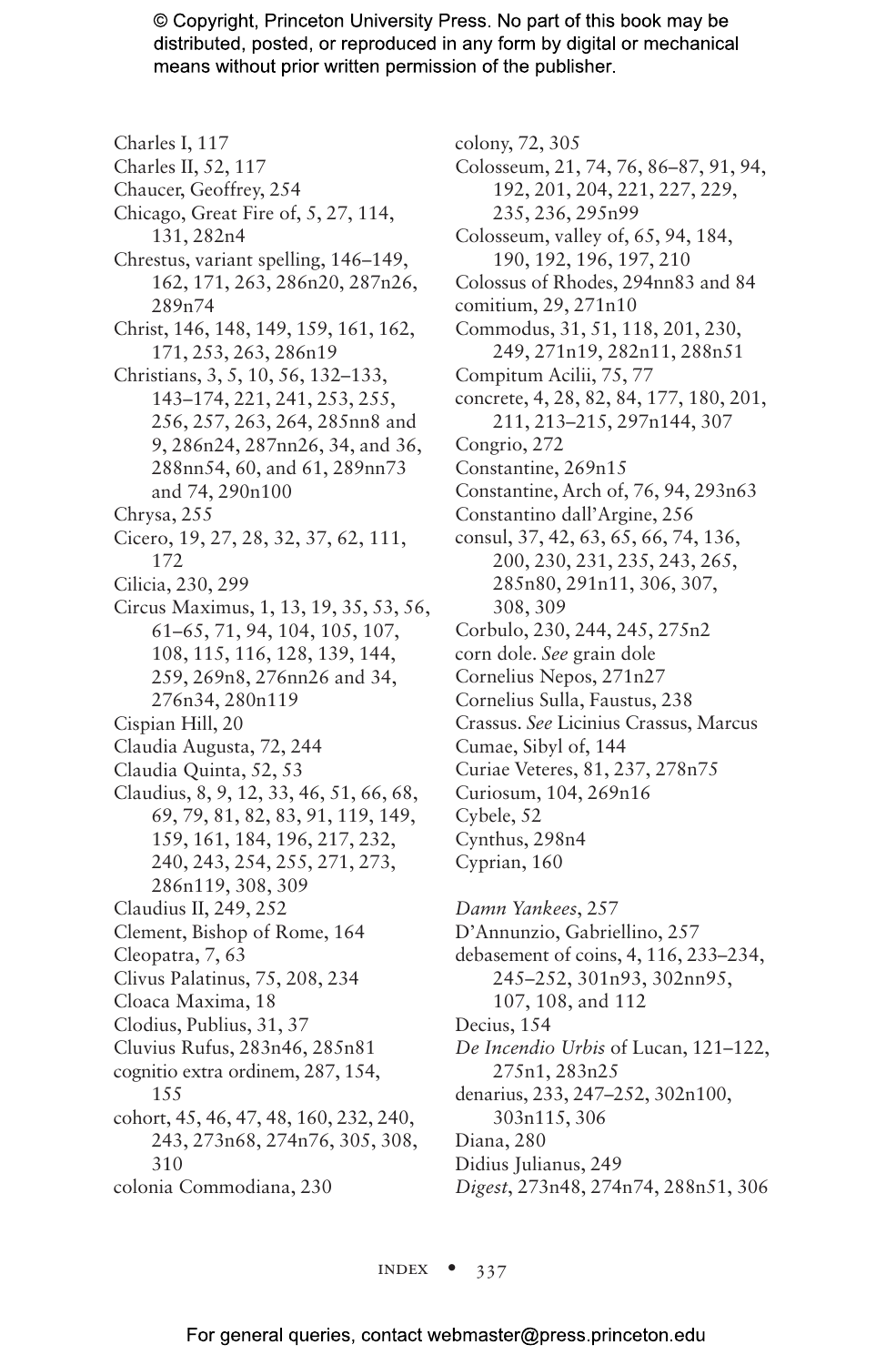Dio, 14–15, 120–121, 124–126, 137–140, 266–268 Dio Chrysostom, 189, 231 Diocletian, 269 Dionysius, Bishop of Corinth, 289n86 Dionysius of Halicarnassus, 62 diribitorium, 54, 99 Domitian, 11, 13, 40, 54, 55, 58, 59, 68, 70, 71, 76, 87, 104, 108, 110–113, 122, 123, 124, 134, 143, 144, 165, 193, 194, 215, 221, 228, 231, 249, 276n34, 277n47, 279n86, 283n27, 289n85, 293n65 Domus August(i)ana, 68, 70, 193, 277n47 Domus Tiberiana, 67, 68, 69–71, 107, 193, 277n52 Domus Transitoria. *See* Golden House Domus Titi, 299n30 Drusus, brother of Tiberius, 47 Drusus, son of Tiberius, 50, 139 Dr. Who, 257 Egnatius Rufus, Marcus, 42, 273n60 Egypt, 7, 47, 250, 270n29, 288n61, 301n93, 306, 308, 309 Elegabalus, 63, 84 Epicharis, 240, 255 equestrian, 14, 25, 47, 62, 159, 225, 233, 234, 239, 240, 242, 282n15, 306, 307, 308, 309 Esquiline Hill, 2, 20, 73, 74, 92, 94, 99–100, 125, 129, 131, 184, 187, 189, 191, 192, 196, 201, 202, 204, 210, 218, 235, 260, 264, 278n65, 280n120, 283n41, 292n49, 294n90, 295n99. *See also* Oppian Hill Euclio, 272 Eusebius, 165–166, 167, 289nn85 and 86, 290n98 Evander, 104, 105, 261 Fabius Pictor, Gaius, 33 Faenius Rufus, 155

Farriner, Thomas, 114 Fasti Ostienses, 53, 63, 274n94, 275n101, 276n31, 306 Faustus. *See* Cornelius Sulla, Faustus Felix, 168 Feustking, Friederich Christian, 255 Fire of AD 64 Arae Incendii, 58–59, 108–113, 124, 143 arsonists, 114, 128, 129, 132, 133, 136, 138–139, 146, 167, 260, 265, 266, 267, 287n36, 290n98 Bagni di Livia, 70–71, 73 beginning, 1, 18, 19, 20, 35, 57, 61–65, 96, 115, 139, 259, 266 Caecina Largus, 66, 116, 234, 282n9, 300n55 Caelian Hill, 20, 65, 95–96, 259 casualty figures, 21, 23, 27, 59, 96–97, 100, 139, 260–261, 270n32 Circus Maximus, 1, 13, 61–65, 71, 107, 115, 116, 144, 259, 269n8 Colosseum floor, 86 Colosseum valley, 20, 65, 94 Compitum Acilii, 75–76 date, 1, 5, 57–60, 107–108, 115, 148, 245, 261, 275n6, 276nn15 and 16 devastation, 2, 27, 106–107 Domus Transitoria, 100, 116–117 duration, 1–2, 57–60, 108, 110, 116, 137, 260, 265, 267 Esquiline Hill, 2, 99–100, 129, 131, 260, 280n120, 283n41. *See also* Oppian Hill *in this entry* extent, 17, 20, 97–104, 254 firebreaks, 49, 129, 136, 139, 237 Fortuna Respiciens, Temple of 95 Gallic sack compared, 29, 30, 58, 60, 97, 101, 109–108, 131, 135, 139, 261, 267 Hercules, Altar of, 104–105, 261 human dimension, 2, 13, 21, 23, 71, 72, 86, 135, 252, 259, 260, 261, 266–267 Jupiter Stator, Temple of, 105–106, 261

338 • Index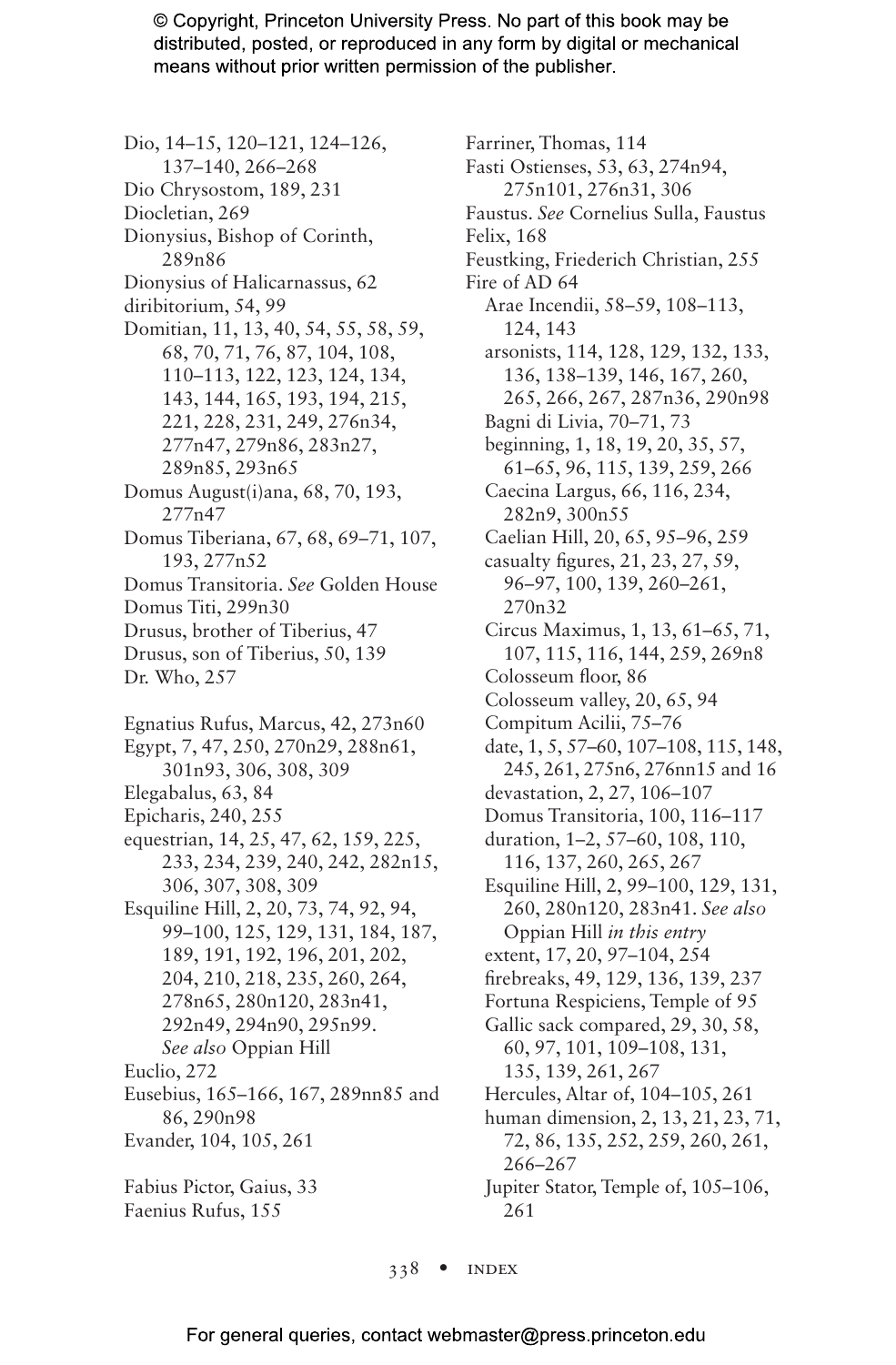looting, 37, 71, 129, 139, 133, 139, 179, 260, 266, 267, 285n89 Ludus Magnus, 87–92 Luna, Temple of, 104, 261 moonlight, 115 Oppian Hill, 100–101 Palatine Hill, 13, 20, 65–70, 73, 95, 97, 103, 107, 116, 259, 260, 267, 269n8 records, lack of, 57, 96 refuge, area of, 98–99 Regia, 106 rumors, 2, 36, 37, 72, 114, 118, 119, 120, 124, 126, 130, 145, 260, 263 San Clemente, church, 91 scapegoats, 36, 56, 118, 145, 151–157, 165, 168, 171, 263, 290n98 Seneca–St. Paul correspondence, 103–104 Statilius Taurus, Amphitheater of, 97–98, 103, 268 Suburra, 92–94 Templum Pacis, 94 Terme di Elagabalo, 84, Tigellinus estate, 13, 58, 60, 99–100, 116, 131–132, 234, 236–237, 261, 269n8, 280nn104 and 119, 300n55 Vesta, Temple of, 106, 261 wind, 1, 2, 35, 64–65, 72, 115, 128, 259, 267 Flavius, Gnaeus, 272n42 Flavius Sabinus, Titus, 155 Flavius Scaevinus, 241, 242 Fortuna, Temple of (Forum Boarium), 29, 35, 54, 271n9 Fortuna, Temple of (Golden House), 95, 190, 206 Fortuna Respiciens, Temple of, 95 Fortunata, 60 Forum Boarium, 18, 19, 29, 34, 35, 65, 104, 105, 272nn30 and 32, 280n107 Forum Holitorium, 272 Forum of Augustus, 116, 177, 282n7

Forum Romanum, 18, 20, 29, 36, 39, 40, 43, 66, 74, 93, 106, 107, 135, 151, 183, 192, 198, 207, 208, 295nn113 and 115 Frontinus, 179, 196 Gabine Stone, 177 Gaius, legal writer, 292n28 Gaius Gracchus, 104 Galba, 11, 106, 107, 122, 224, 233, 245, 249, 251, 256, 283n27 Gallic sack of Rome, 19, 21, 29, 30–32, 33, 35, 38, 58, 60, 97, 106, 107, 112, 131, 135, 139, 143, 175–176, 262, 267, 270n2, 271n19, 27234, 275n3, 284n73, 285n6 Gaul, 9, 11, 22, 41, 118, 166, 199, 265 Gerellanus, tribune, 300 Giovanni da Udine, 218 Golden House Aqua Claudia, 196, 294n76 Blenheim Palace, 202 Caelian Hill, 184, 191, 192, 196, 201, 202, 204, 221, 292n49, 295n99 Capability Brown, 202 Celer, 106, 191, 214, 217, 261, 293n84 cenatio rotunda, 185–186, 194–196, 205, 265 Claudius, Temple of, 184, 192, 196–197, 212, 221, 292n49, 294nn75 and 76 colossus, 184, 185, 192, 197, 198, 199–201, 229, 265, 275n2, 294nn83, 84, 85, and 89, 295n94 Darmstadt, 191 dome, 186, 211, 214–215, 297n144 Domus Tiberiana, 193 Domus Transitoria, 71, 73–74, 94, 100, 101, 116, 182–183, 193, 211–212, 260, 264–265, 278nn65, 66, and 69

index • 339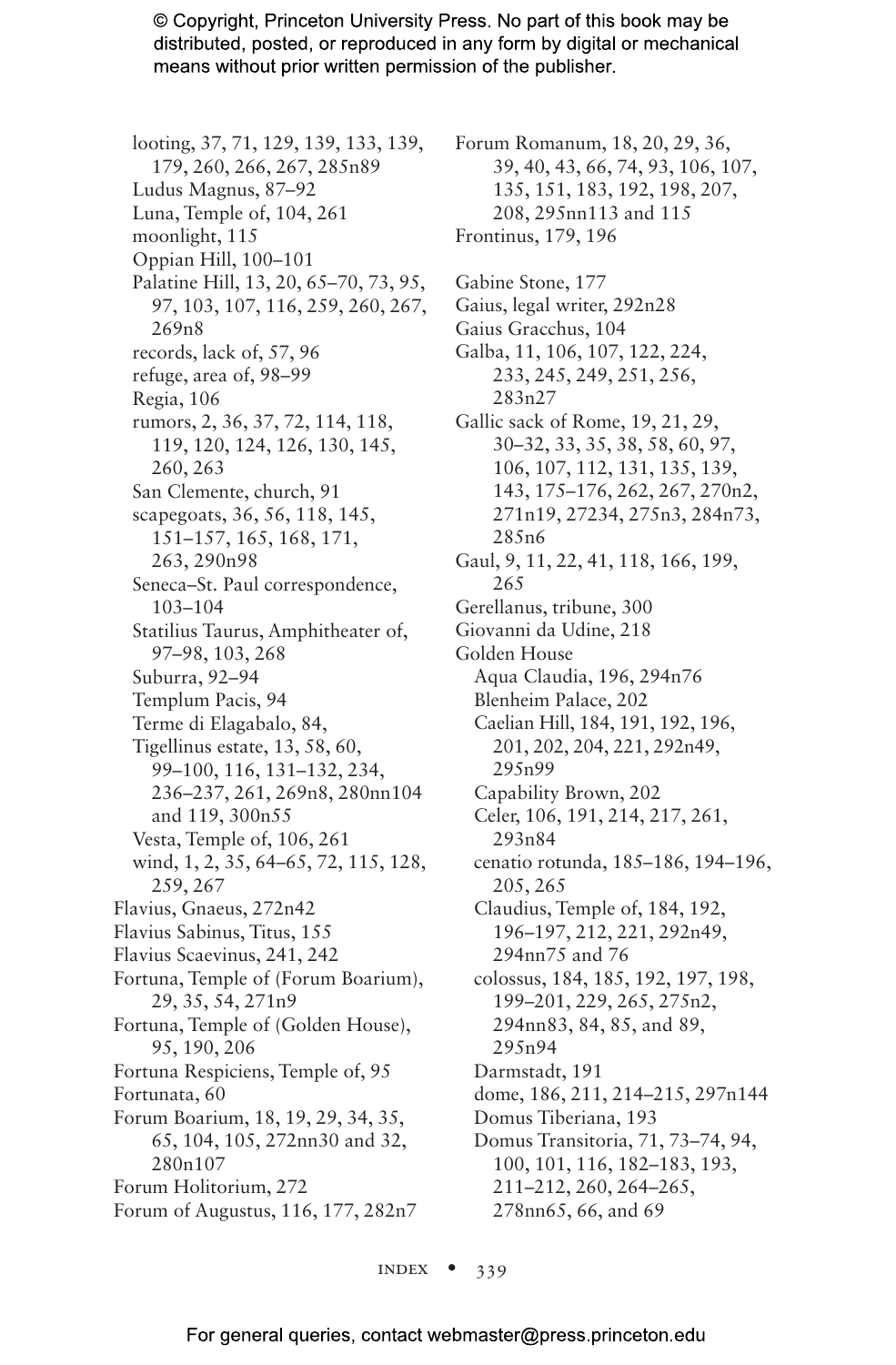Golden House (*continued*)

- Esquiline Hill, 74, 100, 131, 184, 187, 189, 191, 192, 196, 201, 202, 204, 210, 218, 235, 264, 292n49, 295n99. *See also* Oppian Hill, palace on *this entry*
- Famulus, 217, 297n150
- Fortuna, Temple of (Golden House), 95, 190, 206
- Galeria, 188n99
- Golden, meaning of, 189, 293n55
- Hesse, Grand Duke of, 191
- industrial activity, 191, 293
- innovations, 4, 188, 196, 210–215, 222, 296n138
- lake, 183–185, 186, 188, 190, 192, 196, 202–206, 212, 213, 221, 227–228, 236, 261, 262, 295nn99 and 101, 296n135, 298n25
- Laocoon group, 299n30
- Loggia, Vatican, 219
- Ludus Magnus 229, 295n111
- Martial, 124, 191–192, 196, 210, 226–227, 228, 293n67
- Mathildenhöhe, 191
- megalomania, 182, 187, 228–230, 237
- Neuschwanstein, 191, 229
- Nonsuch Palace, 229
- nympheum (Oppian), 212–213, 220, 235
- octagon room, 186, 211, 212–213, 214–217, 297nn141 and 144
- Odysseus mosaic, 220–221
- Oppian Hill, palace on, 20, 74, 100–101, 135, 184, 186, 188, 189, 191, 192, 196, 210–221, 228, 235, 292–293n49, 296n121, 297n141, 299n30
- Otho, 221, 225, 228, 229, 296n129
- paintings (Oppian Palace), 216–220,
- 296n129, 297n150
- Palatine Hill, 107, 184, 189, 191, 192, 193–196, 197, 208, 221, 234–235
- Pausanias, 294n83
- portico, 185, 192, 196, 198–199, 202–203, 204, 208, 209, 212, 213, 229, 236, 237, 265, 295n115, 296n118 privacy, 189–191, 197 resentment, 3, 223, 225–228, 234, 237–238, 240, Sacra Via, 192, 197, 198, 207–210, 212, 295n114, 296n116 Sette Sale, 292n49 Severus (architect), 106, 191, 214, 217, 261 size, 30, 185, 187–188, 191, 192, 198, 226, 292 statues, plundered, 94, 186, 221, 284n70 St. Jerome, 294 Stufetta of Cardinal Bibbiena, 219 sun, palace of, 188, 228, 293n50 Titus, Baths of, 192, 210, 211, 212, 213, 221, 296nn133 and 135 vault, 4, 177, 178, 196, 198, 208, 211, 213–216, 218, 219, 220, 221, 296n118 Velia, 184, 192, 197, 208, 295n113 Venus and Rome, Temple of, 20, 74, 84, 193, 197, 198, 201, 204 Versailles, 202, 211 Vespasian, 20, 86, 94, 192, 196, 197, 200, 201, 204, 221, 227, 229, 292nn29 and 40, 294nn84 and 85 vestibule, 20, 74, 79, 84, 184, 185, 190, 191, 192, 193, 196–199, 201, 203, 204–206, 207, 208, 210, 212, 227, 235, 237, 265, 295nn113 and 115 Vigna Barberini, 193, 194–196, 277n47 Vitellius, 188, 221 Zenodorus, 199–201, 294n85 grain, 23, 28, 31, 47, 130, 179, 226, 260, 262, 270n29, 274n72, 308
- grain dole, 17, 22–23, 224, 226, 268, 298n13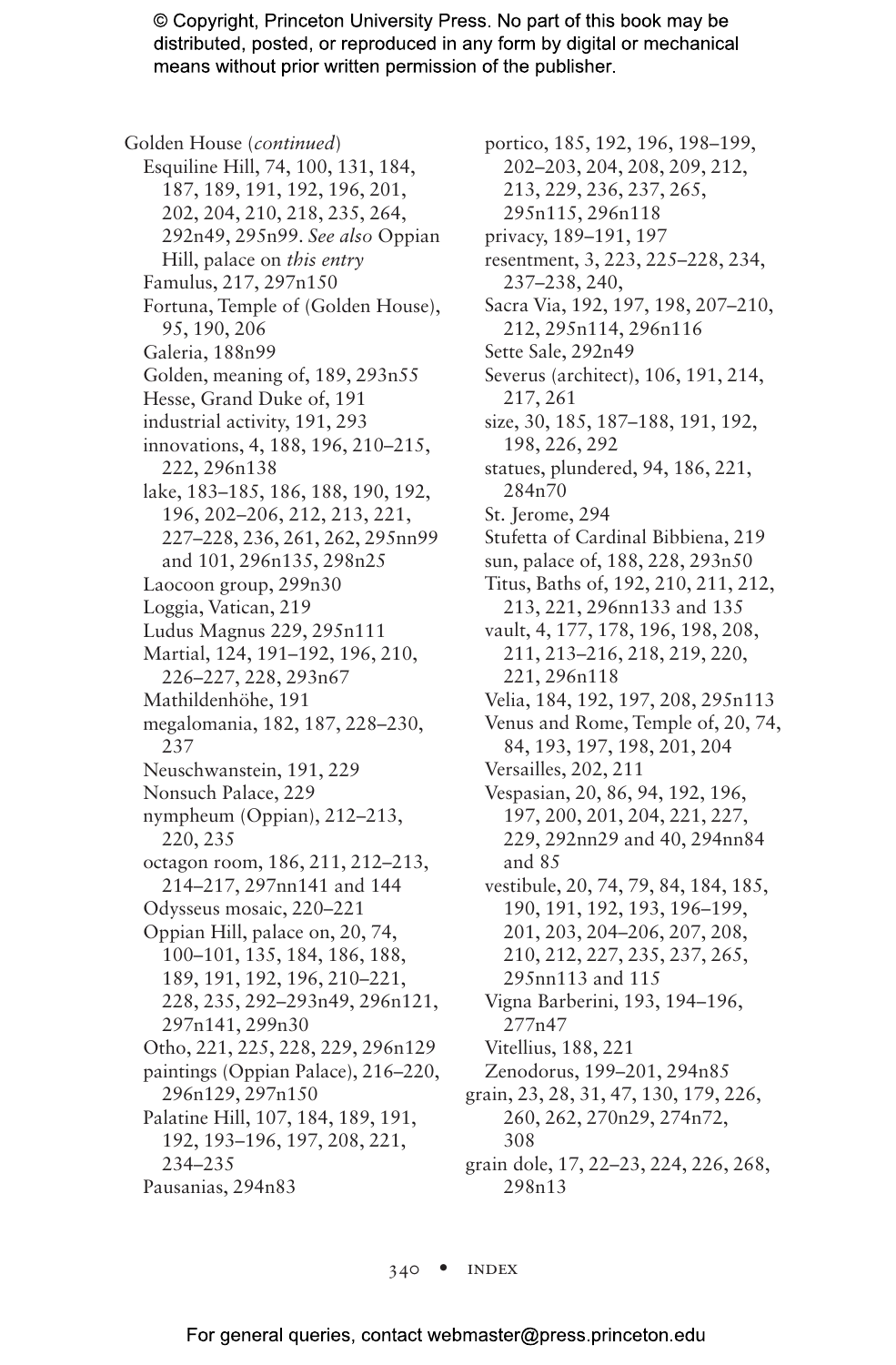Greece, 23, 107, 214, 234, 245, 264, 298n4 Guazzoni, Enrico, 257 Gwinne, Matthew, 254 Hadrian, 14, 15, 20, 49, 74, 84, 99, 135, 154, 184, 193, 197, 198, 201, 204, 215, 229, 249, 284n24 Hammurabi, 28 Handel, George Frederic, 255 *Harper's Weekly*, 27, 131, 284n63 Hattusa, 28 height restrictions, 41–42, 176–178, 262, 263 Henry VIII, 229 Hercules, 201 Hercules, Altar of, 13, 104, 261 Hercules and Muses, Temple of, 279n103 Herennius Senecio, 273n50 Herodian, 187 Hesse, Grand Duke of, 191 Hittites, 28 Horace, 27, 28, 62, 121 Horatius, 18 Hortensius, orator, 68 Hubert, Robert, 173 insula, 34, 41, 42, 92, 96, 103, 104, 176, 178–179, 180, 233, 264, 265, 280nn117 and 118, 306 interpolation, 158, 160, 161, 162, 170–173, 288n61, 291n116 involvement, imperial, in firefighting, 40, 42, 43, 47, 51, 52–53, 56 Isis and Serapis, Temple of, 54 Iuventius Rixa, Marcus, 288n65

James, Duke of York, 52 Jews, 103, 145, 148–149, 150, 151, 161, 168, 172, 286nn18 and 21, 287n34, 289n85, 290n104 Josephus, 120, 122, 168, 210 Judea, 146, 158, 159, 161, 162, 172, 263, 288n65, 308

Julia, daughter of Augustus, 8, 98 Julia, granddaughter of Tiberius, 238 Julio-Claudian dynasty, 3–4, 8, 11, 72, 139, 182, 223, 247, 250, 252 Julius Caesar, 3, 41, 43, 52, 60, 61, 62, 190, 247, 305, 307, 308 Julius Epaphra, Gaius, fruit-seller, 62 Julius Vindex, Gaius, 11, 118, 251 Junian Latin, 181 Junius, senator, 52 Junius Brutus, Gaius, 33 Junius Brutus, Marcus, 53 Junius Silanus, Marcus, 238 Juno Lucina, Temple of, 280n120 Juno Moneta, 285n6 Juno Regina, Temple of, 279n103 Jupiter Optimus Maximus, Temple of, 19, 36, 37, 38, 51, 54, 55, 127, 144, 271n12, 275n106, 282n17, 310 Jupiter Stator, Temples of, 13, 105–106, 261, 279n103, 281n129 Juvenal, 42, 49, 62, 63, 92, 178, 224, 235, 301 Juvenalia, 243 Lactantius, 149, 165, 166, 253, 290n98 Lacus Volsciniensis, 41 Lake Avernus, 191, 262 Lamian Gardens, 28, 74, 187, 294n90 larch, 41 Lares, 75 Larignum. *See* larch Lee, Nathaniel, 254 Legge, Thomas, 303n4 Licinianus, Lucius Piso, 106 Licinius, innkeeper, 62 Licinius Crassus, Lucius, 66, 235 Licinius Crassus, Marcus, 37–38, 42, 228 Licinius Macer, 272n42 lictor, 44 Lincoln Memorial, Washington, DC, 228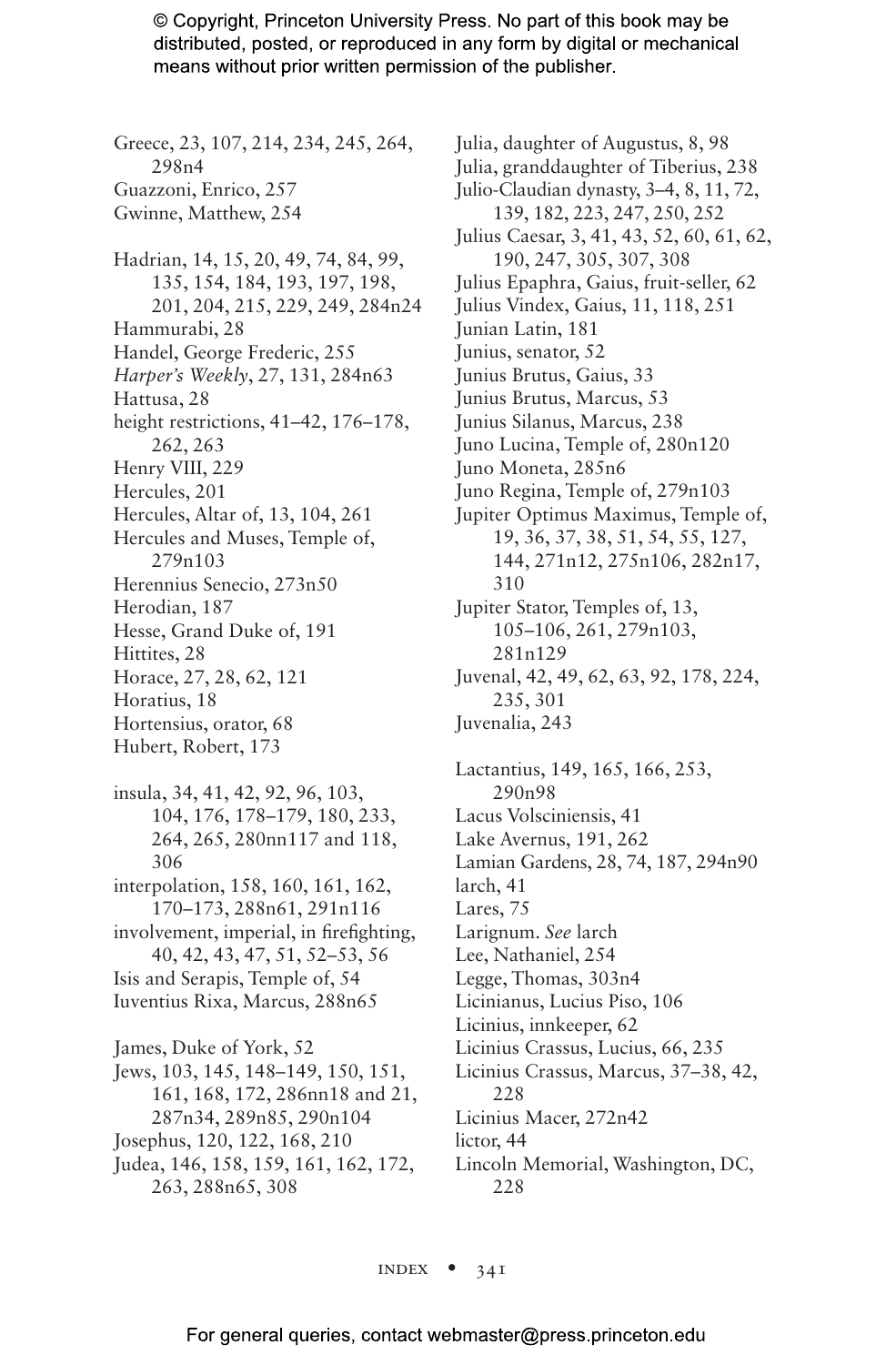Livia, 8, 51, 70, 135, 274n93 Livilla, 125 Livy, 15, 30, 31, 34, 35, 36, 38, 39, 170, 175, 269n16, 270n2, 271n13, 272nn32, 42 and 48, 275n3, 284n73 Loggia, Vatican, 219 London, Great Fire of, 5, 17, 27, 52, 64, 108, 114, 117, 135, 270n32 looting, 28, 30, 31, 37, 38, 46, 48, 71, 129, 133, 139, 179, 234, 260, 266, 267, 285n89 Lope de Vega, 303n3 lotos (nettle tree), 66, 116, 122, 163, 234, 235 Louis XV, 124 Louis, André, 258 Lucan, 121–123, 275, 283nn21 and 25 Lucilius, 103 Lucius Afranius, 10 Lucius Octavius, 235 Lucius Paul(l)us, 273n70 Lucullus, Gardens of, 187 Ludwig II, 229 Lugdunum. *See* Lyon Luna, Temple of, 13, 104, 261, 280n122 Lyon, 46, 229, 250, 299n46 Macro, 48, 232 Maecenas, Gardens of, 20, 73, 74, 125, 137, 187, 260, 292n49, 294n90 Maecenas, Tower of, 125, 137, 266, 283n41 Magna Mater, Temple of, 52–53, 65 Maian Gardens, 201, 294n90 Marcellus, 42, 279 Marcellus, Theater of, 98, 235, 279nn102 and 103 Marcia, 230 Marcus Aurelius, 249 Mars Ultor, Temple of, 116 Marsyas, 39 Martial, 49, 92, 124, 134, 181, 188, 189, 191–192, 196, 202, 210, 213, 226–227, 228,

281n152, 293n67, 294n84, 303n113 *Martyrologium Hieronymianum*, 287n28 Mater Matuta, Temple of, 29, 35, 271nn8 and 9 Mercury, 199, 200 Mercury, Temple of, Baiae, 297 Meta Sudans, 76–86, 198, 201, 202, 203, 204, 235, 237, 278n73 Minerva, 36, 217 Mithras, 91 Mons Augustus, 230 Monte Cassino, 169 Monteverdi, 255 Moscow, 115 Mount Hermon, 230 Munda, Battle of, 190 Mussolini, 20 Naggi, Luigi, 257 Naples, 126 Napoleon, 115 Nasta, 60 Naumachia, 32, 41 Neptune, Basilica of, 54, 99 Nero absence during initial fire, 54, 65, 72, 117, 130, 260 Agrippina the Younger, mother, 8, 9, 10, 119, 155, 223, 226, 238, 253, 254, 255 amphitheater, 41, 181, 292n31 Annius Vinicianus, 244–245 Antichrist, 253, 257 Antium, 8, 65, 72, 116–117, 130, 260, 278n60 arson schemes, 37, 253, 254 art works plundered, 94, 133, 186, 221, 234, 264, 284n70, 292n40, 300n52 Barea Soranus, Quintus Marcius, 243–245 baths, 53, 181, 292n31, 296n135 birth, 7 Britannicus, 9, 120, 238 Circus Vaticanus, 182

342 • Index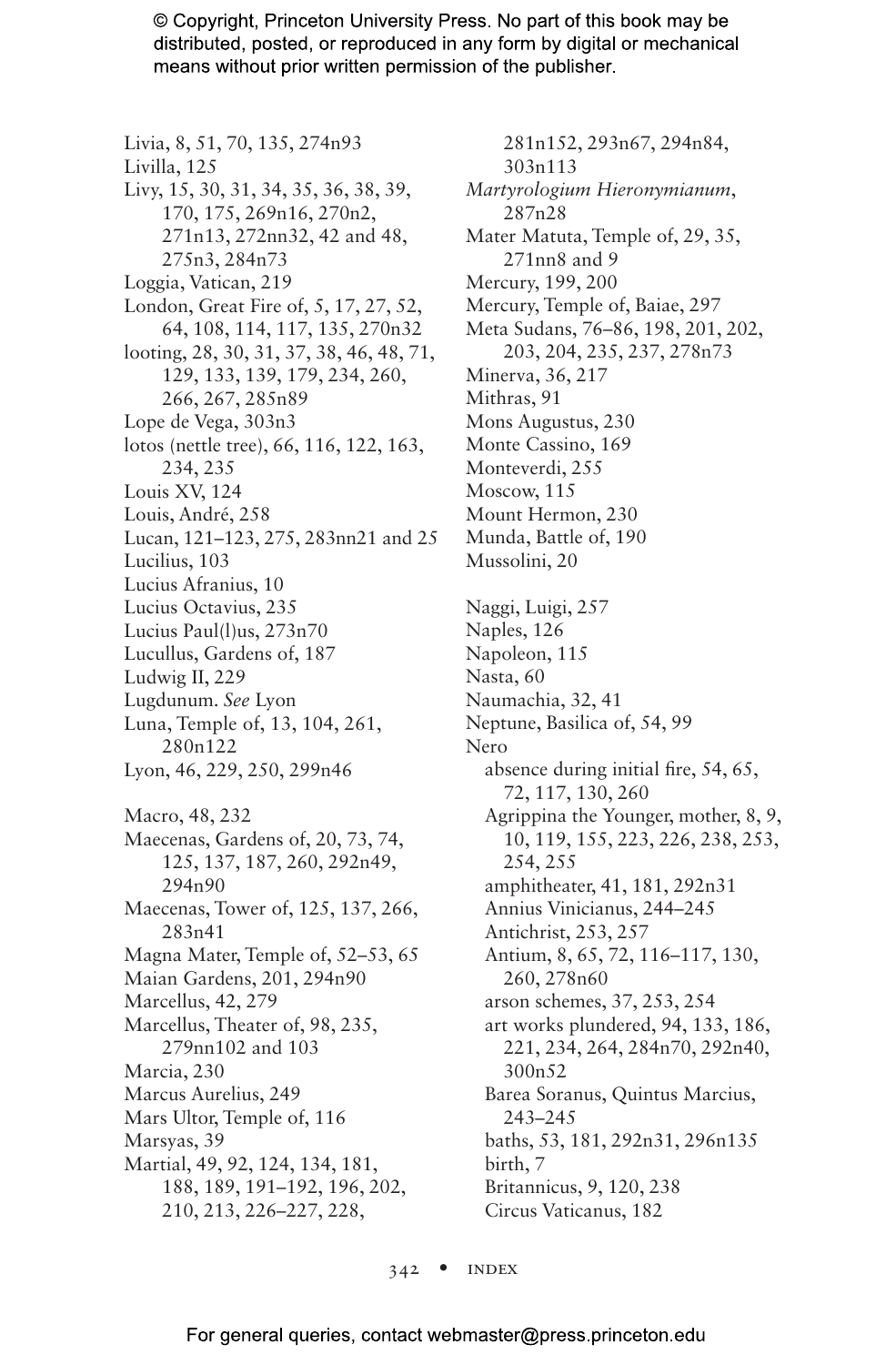Claudia Augusta, daughter, 72 Claudius, Temple of, 184 Corbulo, 245, curses against, 121, 139, 225, 268 death, 3, 11, 112, 137, 223, 224, 228, 245, 252, 254, 256, 257 debris removal, 13, 37, 51, 67–68, 75, 137, 226, 233, 262, 300n53 Domitius Ahenobarbus, Gnaeus, ancestor, 66 Domitius Ahenobarbus, Gnaeus, father, 8, 74, 278n69 Domus Tiberiana, 69–70 equestrians, 225, 233, 234, 239 expiatory rites, 143–145 exploitation of disaster, 226 Faustus Cornelius Sulla, 238 financial exactions, 133, 137, 140, 119, 125, 224, 226, 233–234, 240, 246, 264, 266, 268, 300nn49 and 52 fire-fighting, involvement in, 51, 73, 119, 125, 133, 137, 140, 278n62 Flavians, hostility of, 11, 38, 108, 112, 117, 120, 123, 124, 253 Galba, 224, 245 games, provision of, 9, 53, 126, 147, 172, 224, 263 grain dole, suspension, 224, 226, 298n13 guilt, not presumed, 13, 35, 123–128, 133, 137, 139, 140, 148, 157, 259, 268, 282n3 guilt, presumed, 11, 13–14, 35, 36, 37, 98, 112, 113, 114–140, 145, 164, 168, 259, 265, 266, 282 gymnasium, 53, 181, 275, 292n31, 296n135 height restrictions, 41–42, 177, 262–263, 291n14 hostis, 3, 10, 11, 112 imposters, 224, 298n4 juridical activities, 154–155 Lucan, 121, 122 market, 181–182, 292n31 masses, popularity with, 10, 224–225, 231

motives, 116, 130–131, 134–138, 226, 265, 266 Neropolis, 230–231, 261, 299n33 Octavia, first wife, 8, 119, 122, 255, 257 Otho, 224–225 Partian Victory Arch, 182, 292n31 performer, 10, 119, 120, 126, 147, 172 Petronius, 242 Pisonian Conspiracy, 15, 66, 107, 119, 121, 154, 231, 239–244, 255, 290n102, 294n88 poetic performance during fire, 2, 15, 114, 116, 125–126, 130–131, 137, 139, 260, 266, 267, 278n64 Poppaea Sabina 10, 168, 255, 256 popularity, initial, 8–10 Praetorian Guard, relations with, 8, 11, 239 Pythagoras, 128 quinquennium, 225–226 regulations after fire, 40, 41, 56, 64, 132, 143, 144, 175–181, 262, 264, 291nn5 and 6 relief measures, 52, 53, 56, 98–99, 130, 260, 262 religious rites after fire, 141–145 resentment, 56 Rubellius Plautus, Gaius, 238 Scribonius Proculus, 245 Scribonius Rufus, 245 Senatorial elite, disaffection, 3–4, 10–11, 223, 225, 232, 235, 239, 238–242, 244–245, 252 Seneca the Younger, 8, 121 Stoics, 243–244 Subrius Flavus, 51, 73, 119–121, 278n62, 282n15 Thrasea Paetus, 243–244 Troy, Nero's poem on, 2, 116, 125–126, 130–131, 137, 139, 166, 260, 266, 267, 284n63 tyrant and villain 5, 8, 10, 14, 146, 187, 253, 254 Vigna Barberini, 194–196

INDEX  $\bullet$  343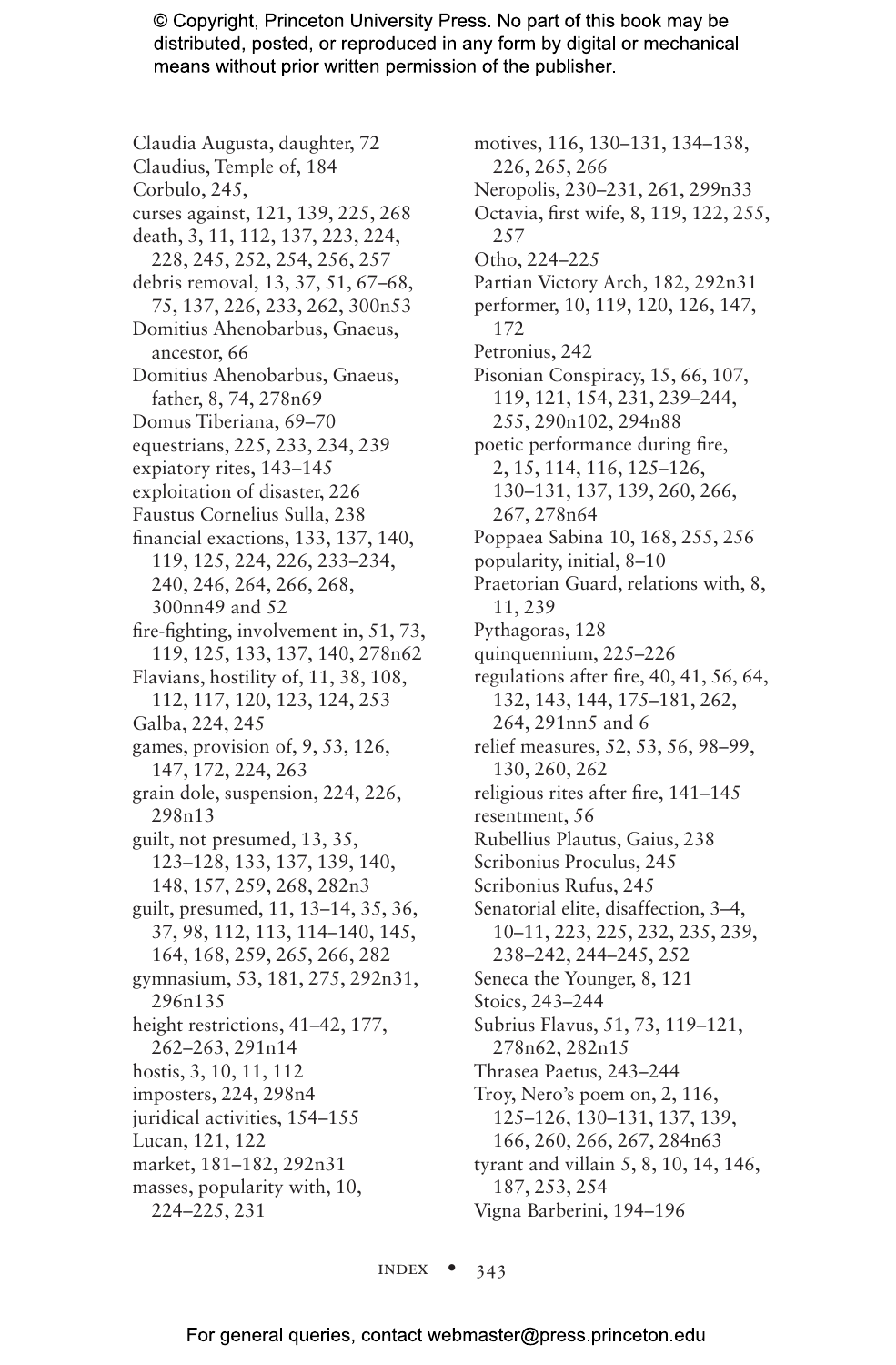Nero (*continued*) Vitellius, 224 water supply, 179–180, 262 Neroneia, 230 Neronias, 230 Neropolis, 230, 261, 299n33 nettle tree. *See* lotos New Testament, 148, 160, 168 Nicaea, 14 Nicomedia, 290n98 Ninfeo degli Annibaldi, 236 Nonguet, Lucien, 256 Notitia, 104, 269 Notre Dame, Paris, 284n75 Nowowiejski, Feliks, 256 Numa, 29, 106, 261 Nymphs, Temple of the, 365 *Octavia* (play), 122, 303n6 Octavia, Portico of, 54, 98, 279n103 Octavia, wife of Nero, 8, 10, 119, 120, 122, 255, 257 Octavian. *See* Augustus Odysseus, 220 O'Leary, Catherine, 114 Oppenheimer, Robert, 130 Oppian Hill, 20, 74, 100–101, 135, 184, 186, 188, 189, 191, 192, 196, 210–221, 228, 235, 236, 292n49, 296n121, 297n141, 299n30. *See also* Esquiline Hill Orosius, 33, 166, 170, 271n13, 287n39 Ostia, 17, 23, 46, 49, 130, 145, 176, 178, 179, 180, 182, 260, 262, 264, 273n68, 274n91, 306 Otho, 11, 107, 221, 224–225, 228, 229, 249, 251, 296n129 Oulu, Great Fires of, 5 Ovid, 187, 189 Palatine Hill, 1, 13, 18, 19–20, 50–51,

53, 54, 61, 64, 65–71, 73, 75, 76, 79, 81, 86, 92, 94, 95, 97, 100, 103, 105, 106, 107, 116, 123, 125, 134, 144, 184, 186, 189, 190, 191, 192, 193–196, 197,

210, 215, 221, 234, 235, 240, 250, 260, 264, 267, 269n8, 277nn42 and 52, 278n65, 280n119, 281n140, 293n65, 300n75 Palladio, 213 Pallerini, Antonio, 256 Pantheon of Agrippa, 19, 53, 54, 99, 135 Pantheon of Hadrian, 99, 135, 214, 215 Panzieri, Lorenzo, 255 Paprius Fabianus, 177 Parthia, 159, 182, 230, 244, 275n2, 298n4 Paullus, Basilica of, 135 Paulus, 48 Pausanias, 186, 277, 294n83 Peace, Temple of, 94, 105, 221, 292n40 Penates, 74, 261 Pepys, Samuel, 27 Perennis, 288 Pertinax, 249 Pessinus, 52 Petronius, 50, 59–60, 186, 242, 276n16 Philostratus, 181 Phlegon, 270n34 Phoenix, 134 Phrygia, 52 Piazza Celimontana, 95 Pincian Hill, 19, 187 Piso, Gaius Calpurnius, conspirator, 107, 119, 239–242, 244 Pisonian Conspiracy, 15, 66, 107, 119, 121, 154, 231, 239–244, 255, 290n102, 294n88 Plautius Lateranus, 301n76 Plautus, 39 Pliny the Elder, 12, 57–58, 66, 122–123, 187–189, 199–201 Pliny the Younger, 10, 48, 151, 153–154, 155, 163–164, 165, 166, 167, 169, 171, 181, 287n34, 289n90, 290n106 Plutarch, 38

344 • Index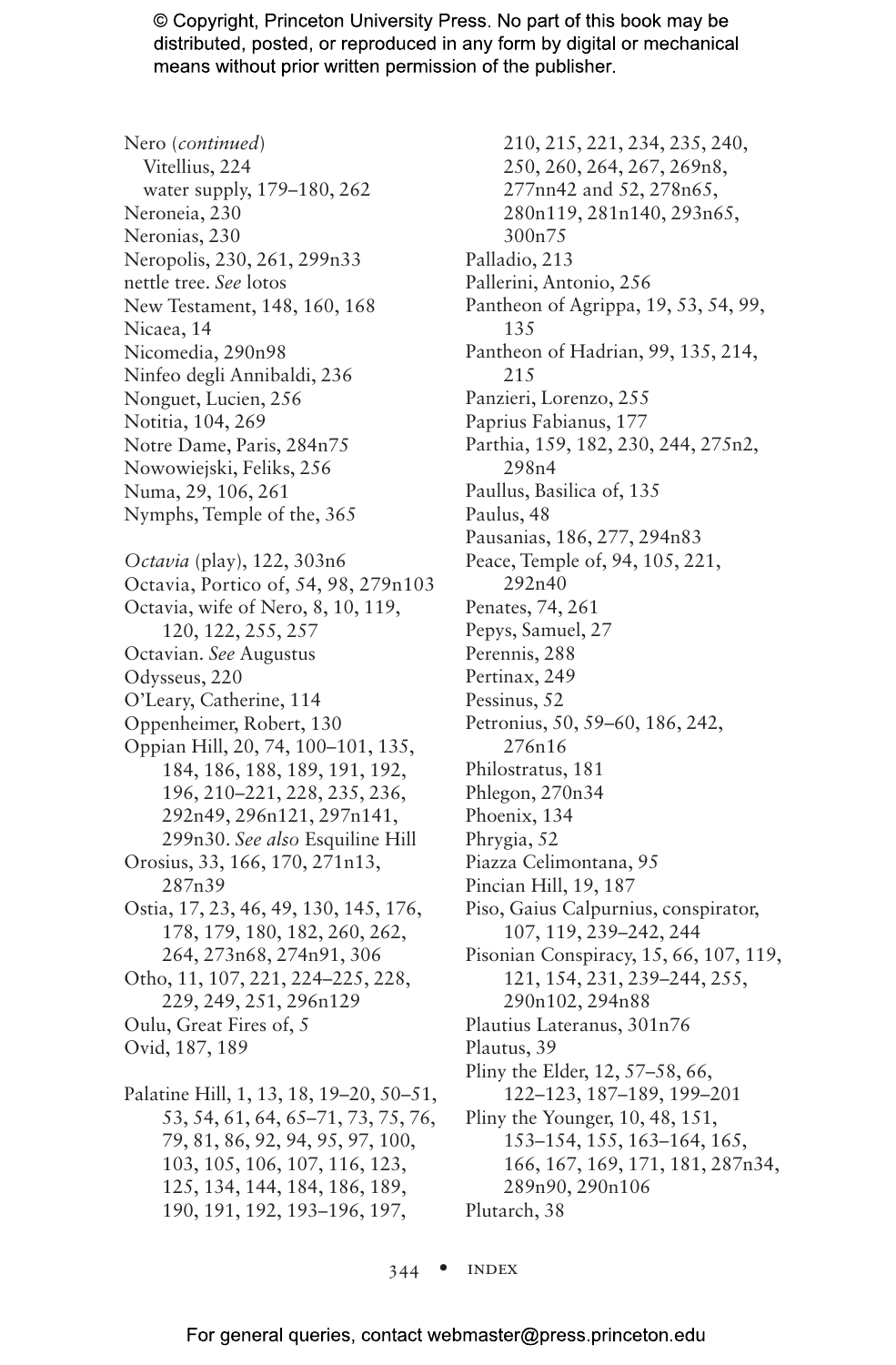Po, 22, 30, 41 pomerium, 23 Pompeii, 60, 218, 256, 289n73 Pompeiopolis, 230 Pompeius Trogus, 170 Pompey, 97, 190, 230 Pompey, Theater of, 54, 98, 127, 177, 189, 279n102, 284n49 Pons Aemilius, 280n107 Pons Sublicius, 18 Pontius Pilate, 146, 158–160, 161, 162, 171, 172, 263 Poppaea Sabina, 10, 103, 168, 244, 254, 255, 256, 290n104 portico, 49, 51, 62, 65, 68, 87, 94, 98, 99, 107, 178, 185, 192, 196, 198–199, 202–204, 207–209, 212, 213, 229, 236, 237, 261, 262, 265, 279n103, 295n115, 296n118 Porticus Neptunae, 99 Praeneste, 39 praetor, 42, 43, 110, 159, 243, 272n42, 307, 308, 309 Praetorian guard, 8, 11, 45, 46, 47, 48, 50, 58, 73, 107, 119, 120, 125, 127, 139, 155, 232, 234, 239, 240, 241, 242, 274n91, 282n15, 288n51, 305, 306, 308, 310 prefect of city, 155, 288nn48 and 49, 308 Priapea, 63 Priscus Helvidius, 273n50 proconsul, 7, 308, 309 Proculus, officer of fleet, 241 procurator, 158–161, 162, 168, 172, 263, 282n15, 288n65, 308, 309 Proserpina, 144, 263 Publius Munatius, 39 Pyrrhus, King of Epirus, 34 Pythagoras, 128 quaestio, 154, 287 quaestor, 121, 305, 307, 309 Quinquatrus, 36 quinqueviri, 272n48

Quintia, 63 Quintilis, 60, 276n14 Quirinal Hill, 19, 33, 108–111, 187, 280n107 *Quo Vadis*, 256–258

Raetia, 41 Raphael, 218, 219 Ravenna, 41 Regia, 13, 29, 106, 271n10 regionary catalogues, 92, 95, 104, 105, 237, 269n15, 271n21 regiones, 44–45, 57, 79, 92, 101–103, 105, 106, 111, 161, 254, 261, 269n15, 310 Revelations, 108, 253 Romulus, 29, 105, 237, 261, 278n75, 279n103 Roosevelt, F. D., 302n112 Round Pond, Hyde Park, 228 Rubellius Plautus, Gaius, 238, 243 Rubinstein, Anton, 255 Rutilius, 177, 291n11 Sabines, 105 Sacra Via, 29, 39, 74, 75, 105–106, 197, 198, 207–210, 212, 234, 295n114, 296n116 Saepta Julia, 42, 54, 99 Salinae, 272n28 Sallust, 170 Sallust, Gardens of, 187, 221 Salus, Temple of, 33 Samnites, 33, 105 San Clemente, Church of, 91 San Pietro in Vincoli, Church of, 100, 218, 236 Santa Maria in Cosmedin, Church of, 105 Sant'Andrea, Church of, 109 Sant'Omobono, Church of, 29, 271n10 Scipio Aemilianus, Publius, 130 Scribonius Proculus, 245 Scribonius Rufus, 245 Sejanus, 48, 125 Seneca the Elder, 74, 298n25

INDEX  $\bullet$  345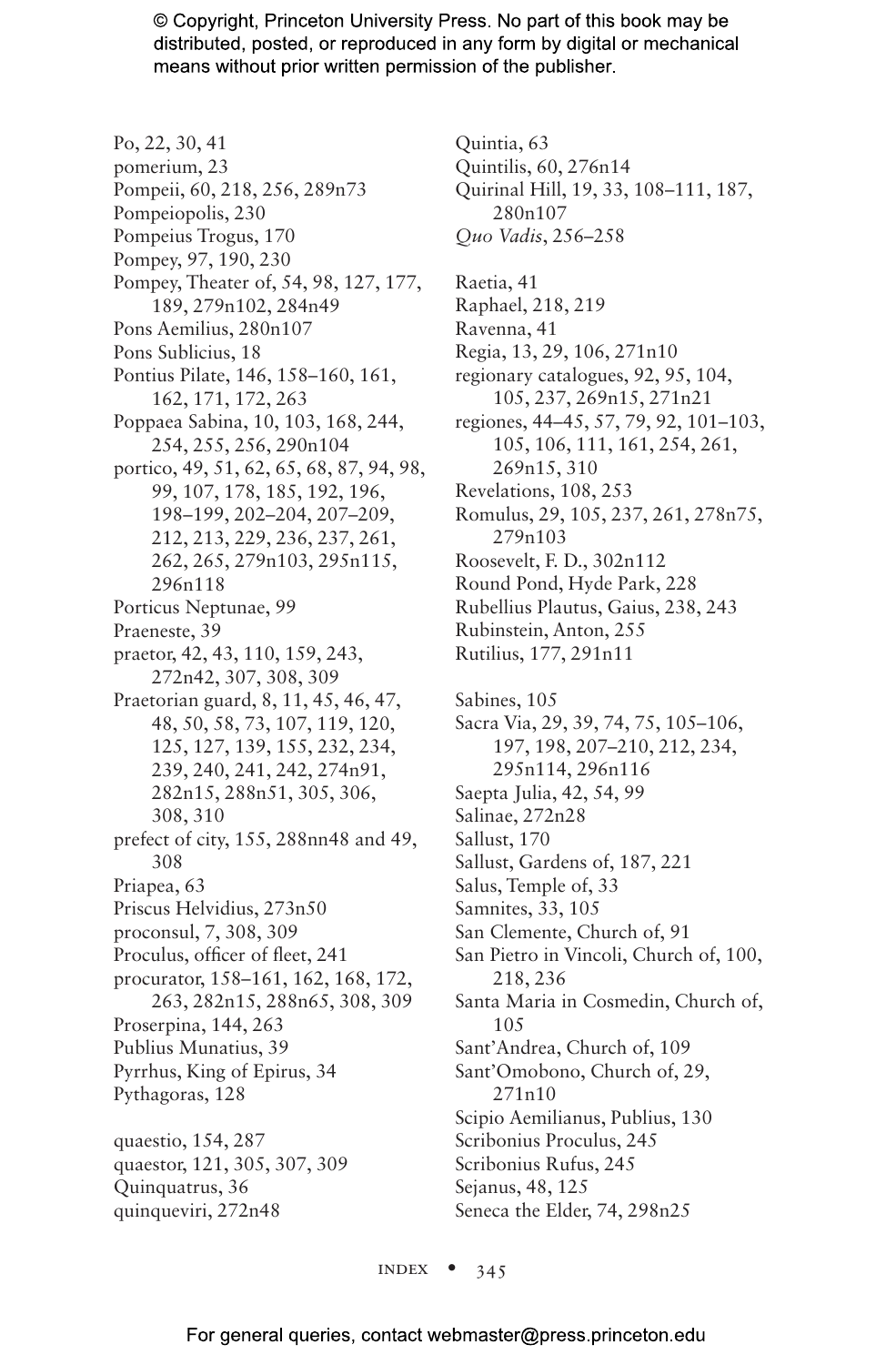Seneca the Younger, 9, 49, 74, 103, 121, 122, 135, 186, 189, 223, 227, 228, 242, 274n85, 278n73, 284n53, 299n46 Seneca–St. Paul correspondence, 103–104 Senones, 30, 58, 107, 261 Septimius Severus, 48, 91, 187, 248, 249, 302n107 Serpentine, Hyde Park, 228 Servian Walls, 35 Servius, grammarian, 105 Servius Tullius, 29, 35, 54, 104, 206, 261, 271n9, 280n120 sestertius, 306, 309 Setia, 39 Severan Marble Plan, 49, 176, 269n15 Severus Alexander, 15 Sextilis, 58, 60, 276n15 Sextus Calvinus, 230 Sextus Pompeius, 97, 99, 190 Sibylline books, 36, 107, 144, 263 Sienkiewicz, Henryk, 256 Sirocco, 64 Sixtus IV, 218 Skellow, 302n100 Slough, 136 Sol, 200, 294nn88 and 89 Spain, 11, 121, 190 Spes, Temple of, 35, 272n30, 276n30 Statilius Taurus, 97 Statilius Taurus, amphitheater of, 97–98, 103, 268 Statius, 54, 122–124, 134 Statonia, 57 St. Augustine, 160, 253 Stilicho, 144 St. Jerome, 160, 165, 166, 253, 287n28 Stoics, 106, 242–243 St. Paul, 103, 135, 150, 161, 165, 166, 167, 287n28, 289n88 St. Peter, 165, 166, 167, 287n28, 288n54, 289n88 St. Peter, Basilica of, 108 St. Petersburg, 255 Strabo, 40, 42, 98, 177, 279n102

Stranglers, 258 Subiaco, 191 Subrius Dexter, 282n15 Subrius Flavus, 51, 73, 119–121, 278n62, 282n15 Suburra, 92–94, 235 Suetonius, 14–15, 58–59, 125–126, 133–137, 149–150, 197–198, 227–228, 264–266 Sulla, 36, 37 Sulpicius Severus, 158, 163, 164, 166, 167, 170, 171 Symmachus, 32 Tabularium, 31 Tacitus, 12–13, 57–71, 99–102, 104–106, 126–135, 144–147, 150–153, 156–160, 166–171, 225–226, 259–264 Tacitus, Emperor, 169 Tarquinius Priscus, 61, 144, 269n16 Tarquinius Superbus, 29, 61, 269n16 Terentius Maximus, 298n4 Terme di Elagabalo, 84 Tertullian, 148, 149, 153, 160, 165, 166, 169, 170, 289n89, 290n93 Theodoret of Cyrrhus, 299n37 Theognis, Bishop of Neronias, 299n37 Thrasea Paetus, 106, 243–245, 273n50 Tiber, 17–19, 30, 32, 35, 53, 98, 99, 103, 127, 151, 179, 180, 191, 262, 272n48, 280n107 Tiberius, 8, 12, 32, 41, 42, 47, 48, 50, 51, 52, 53, 63, 68, 69, 82, 96, 124–125, 127, 139, 146, 148, 153, 159, 162, 169, 172, 177, 190, 230, 238, 263, 274n76, 276n32, 299n44, 300n49 Tiberius Gemellus, 125 Tibur. *See* Tivoli Tiburtine stone, 40 Tigellinus, 13, 58, 60, 99, 116, 128, 131–132, 155, 234, 236–237,

 $346$  • INDEX